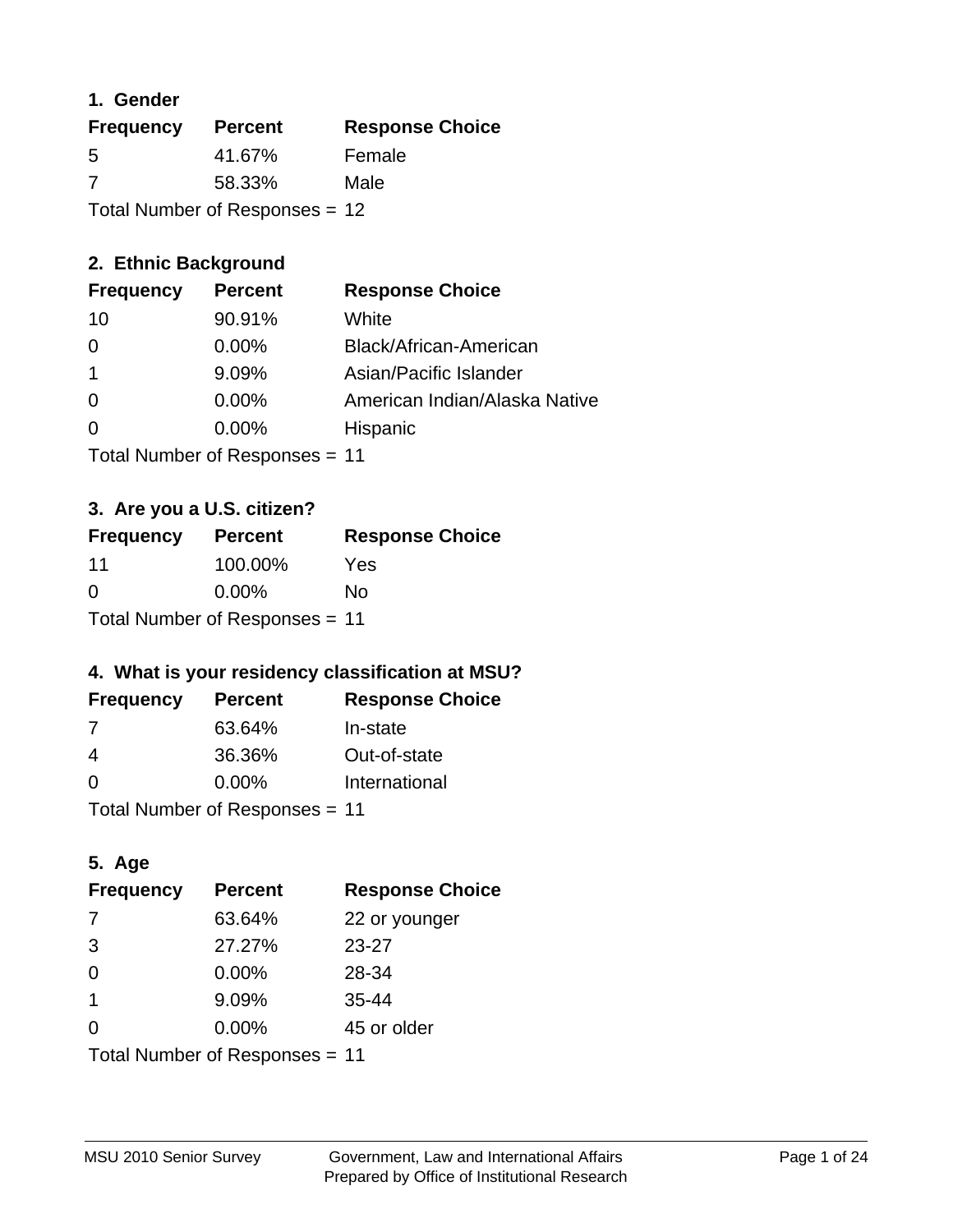**6. Has either of your parents received a bachelor's degree?**

| <b>Frequency</b>               | <b>Percent</b> | <b>Response Choice</b> |
|--------------------------------|----------------|------------------------|
| .5                             | 45.45%         | Yes                    |
| 6                              | 54.55%         | No                     |
| Total Number of Responses = 11 |                |                        |

# **7. Has either of your parents received a degree from Murray State?**

| <b>Frequency</b> | <b>Percent</b> | <b>Response Choice</b> |
|------------------|----------------|------------------------|
| 4                | 36.36%         | Yes                    |
|                  | 63.64%         | No                     |

Total Number of Responses = 11

# **8. What was your original entry status to MSU?**

| <b>Frequency</b> | <b>Percent</b>               | <b>Response Choice</b>                           |
|------------------|------------------------------|--------------------------------------------------|
| .5               | 45.45%                       | Freshman                                         |
| 6                | 54.55%                       | Transfer from community college/technical school |
| $\Omega$         | $0.00\%$                     | Transfer from 4-yr institution                   |
|                  | Total Number of Deepensee 44 |                                                  |

Total Number of Responses = 11

### **9. If transfer student, how many credits were transferred?**

| <b>Frequency</b>           | <b>Percent</b> | <b>Response Choice</b> |
|----------------------------|----------------|------------------------|
| -0                         | $0.00\%$       | 12 or fewer            |
| -0                         | 0.00%          | $13 - 30$              |
| -4                         | 66.67%         | $31 - 60$              |
| $\mathcal{P}$              | 33.33%         | Over <sub>60</sub>     |
| Total Number of Deepersoon |                |                        |

I otal Number of Responses  $= 6$ 

# **10. If transfer student, approximately what percent of your University Studies (general education) classes did you take at Murray State?**

| <b>Frequency</b>              | <b>Percent</b> | <b>Response Choice</b> |
|-------------------------------|----------------|------------------------|
| 3                             | 50.00%         | Under 25%              |
| $\mathbf 1$                   | 16.67%         | 25-49%                 |
| 2                             | 33.33%         | 50-74%                 |
| $\Omega$                      | $0.00\%$       | 75-100%                |
| $Total Number of Denonce - 6$ |                |                        |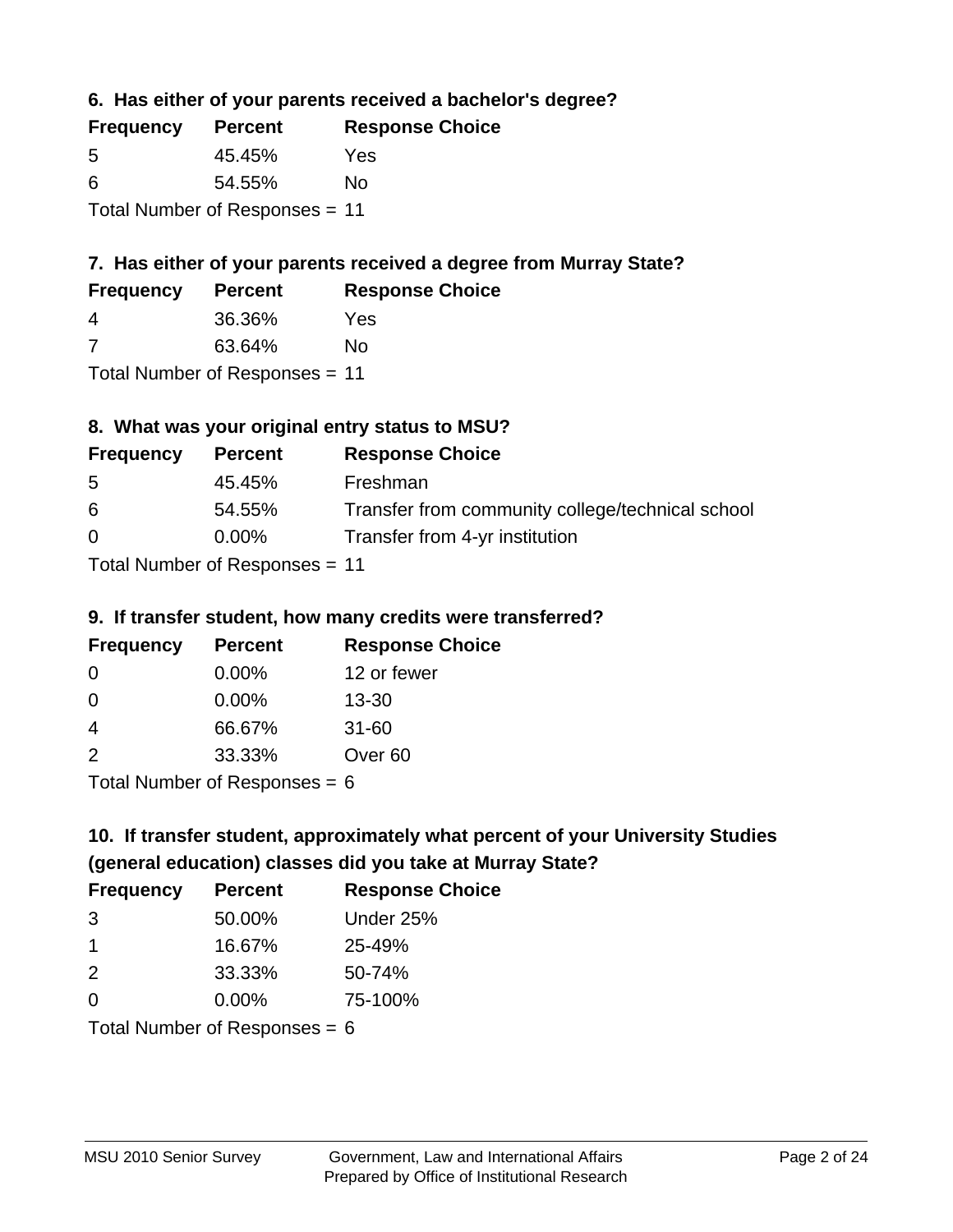### **11. What has been your attendance status at MSU?**

| <b>Frequency</b>               | <b>Percent</b> | <b>Response Choice</b>     |
|--------------------------------|----------------|----------------------------|
| 11                             | 100.00%        | <b>Primarily full-time</b> |
| $\Omega$                       | $0.00\%$       | <b>Primarily part-time</b> |
| Total Number of Responses = 11 |                |                            |

## **12. In which Residential College are you a member?**

| <b>Frequency</b> | <b>Percent</b> | <b>Response Choice</b>            |
|------------------|----------------|-----------------------------------|
| $\Omega$         | 0.00%          | Do not know                       |
| 2                | 18.18%         | <b>Clark College</b>              |
| 1                | 9.09%          | <b>Elizabeth College</b>          |
| 1                | 9.09%          | <b>Franklin-Springer Colleges</b> |
|                  | 9.09%          | <b>Hart College</b>               |
| 2                | 18.18%         | <b>Hester College</b>             |
| 2                | 18.18%         | <b>Regents College</b>            |
| $\Omega$         | 0.00%          | <b>Richmond College</b>           |
| $\overline{2}$   | 18.18%         | <b>White College</b>              |
|                  |                |                                   |

Total Number of Responses = 11

# **13. Have you ever received any type of Financial Aid while at MSU? (Scholarships, grants, work-study, etc.)**

| <b>Frequency</b> | <b>Percent</b>                      | <b>Response Choice</b> |
|------------------|-------------------------------------|------------------------|
| 9                | 81.82%                              | Yes                    |
| 2                | 18.18%                              | No                     |
|                  | Total Number of Doepo<br>po<br>0.44 |                        |

Total Number of Responses = 11

# **14. What degree are you seeking at this time?**

| <b>Frequency</b> | <b>Percent</b>                 | <b>Response Choice</b> |
|------------------|--------------------------------|------------------------|
| 0                | $0.00\%$                       | Associate              |
| 11               | 100.00%                        | <b>Baccalaureate</b>   |
|                  | Total Number of Responses = 11 |                        |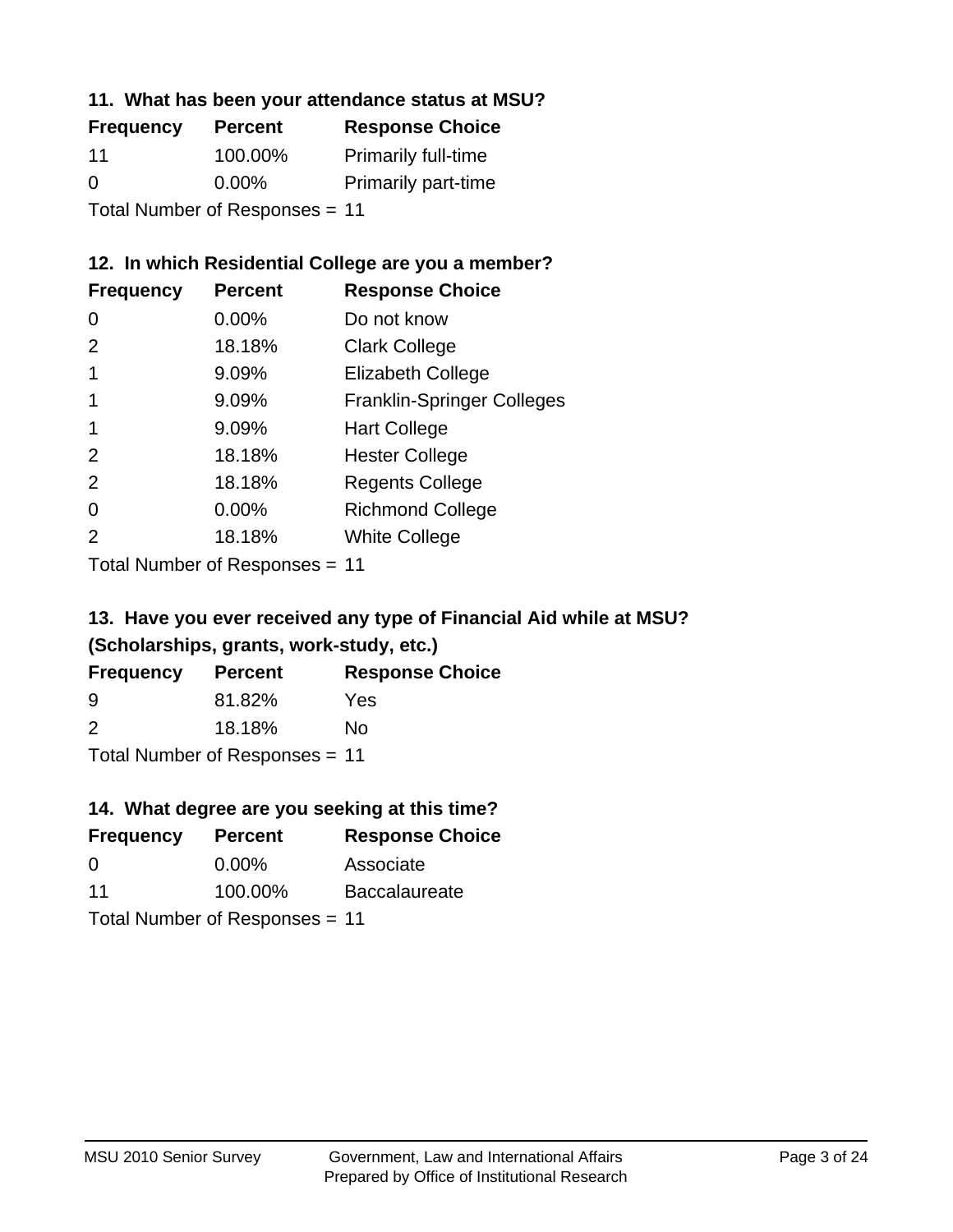**15. How many years will it take you to complete your degree from the point of your initial enrollment in college (including any time at a previous institution)?**

| <b>Frequency</b> | <b>Percent</b> | <b>Response Choice</b> |
|------------------|----------------|------------------------|
| $\mathbf 1$      | 9.09%          | Two                    |
| 1                | 9.09%          | <b>Three</b>           |
| 2                | 18.18%         | Four                   |
| 6                | 54.55%         | Five                   |
| 0                | 0.00%          | <b>Six</b>             |
|                  | 9.09%          | More than six          |
|                  |                |                        |

Total Number of Responses = 11

#### **16. In what range does your grade point average fall?**

| <b>Frequency</b> | <b>Percent</b> | <b>Response Choice</b> |
|------------------|----------------|------------------------|
| -0               | $0.00\%$       | $2.00 - 2.50$          |
| 1                | 9.09%          | $2.51 - 3.00$          |
| 4                | 36.36%         | $3.01 - 3.50$          |
| 6                | 54.55%         | $3.51 - 4.00$          |
|                  |                |                        |

Total Number of Responses = 11

# **They are used to sort the data, and do not appear in this table Questions 17 and 18 relate to department and program information.**

#### **19. For what purpose did you enroll at MSU?**

| <b>Frequency</b>                | <b>Percent</b> | <b>Response Choice</b>                    |
|---------------------------------|----------------|-------------------------------------------|
| 0                               | $0.00\%$       | To receive an associate degree            |
| 11                              | 100.00%        | To receive a baccalaureate degree         |
| $\Omega$                        | $0.00\%$       | To take a few job related courses         |
| $\Omega$                        | 0.00%          | To transfer to another college/university |
| Total Number of Decononces - 11 |                |                                           |

Total Number of Responses = 11

# **20. What is the highest degree you eventually hope to receive?**

| <b>Frequency</b> | <b>Percent</b>             | <b>Response Choice</b> |
|------------------|----------------------------|------------------------|
| 0                | $0.00\%$                   | Associate              |
| $\mathbf 1$      | 9.09%                      | <b>Baccalaureate</b>   |
| 4                | 36.36%                     | Graduate               |
| 6                | 54.55%                     | Professional           |
|                  | Tatal Number of Desperance |                        |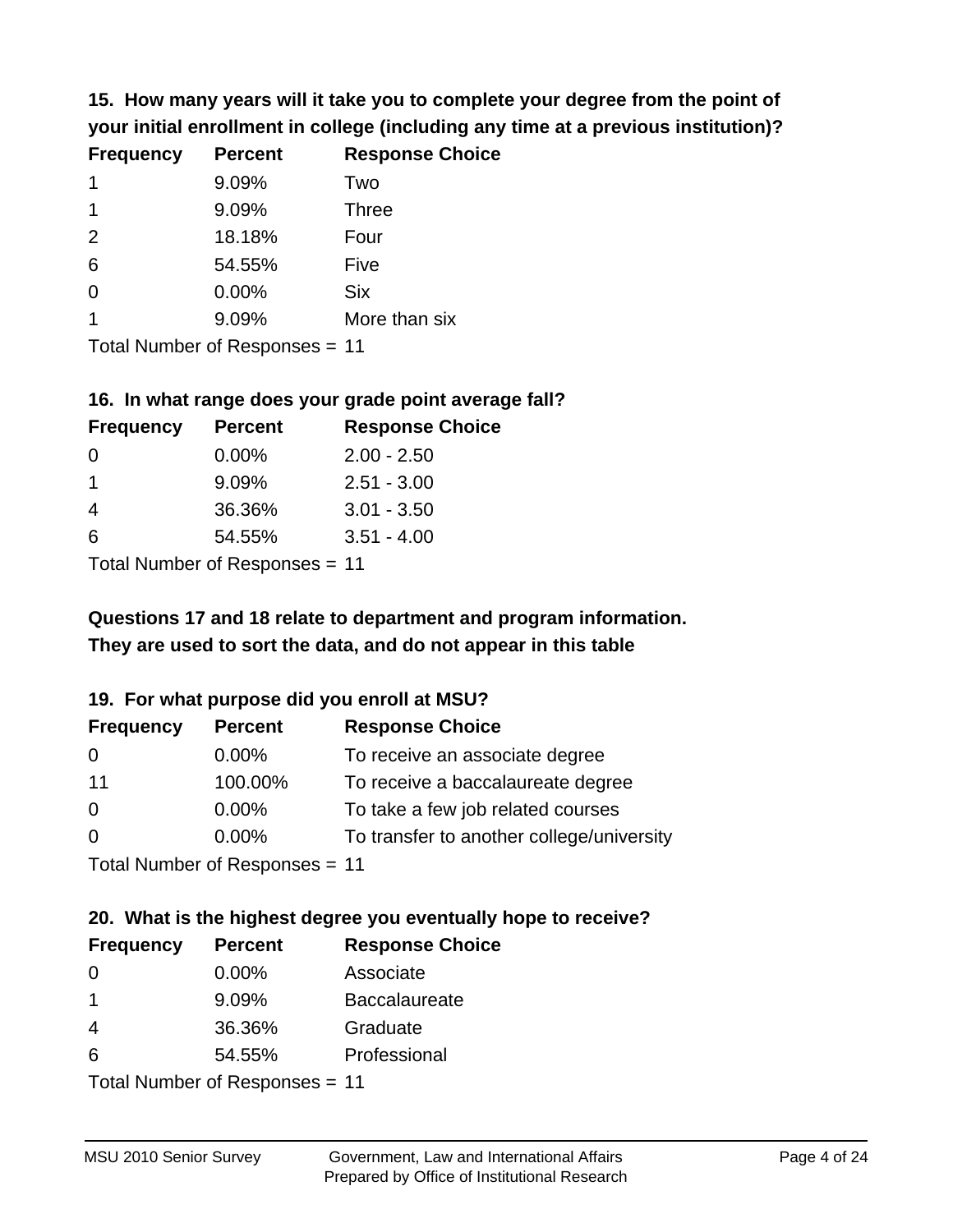#### **21. Which best describes your situation?**

| <b>Percent</b> | <b>Response Choice</b>               |
|----------------|--------------------------------------|
| 54.55%         | Did not change major/area            |
| 18.18%         | Did not initially declare major/area |
| 27.27%         | Changed major/area                   |
|                |                                      |

Total Number of Responses = 11

## **22. While school was in session during the past year, how many hours per week, on average, did you work for pay?**

| <b>Frequency</b> | <b>Percent</b> | <b>Response Choice</b> |
|------------------|----------------|------------------------|
| 4                | 36.36%         | Did not work           |
| 3                | 27.27%         | Worked 1-10 hrs        |
| $\overline{1}$   | 9.09%          | Worked 11-20 hrs       |
| $\mathbf 1$      | 9.09%          | Worked 21-30 hrs       |
| $\mathbf 1$      | 9.09%          | Worked 31-40 hrs       |
|                  | 9.09%          | Worked over 40 hrs     |
|                  |                |                        |

Total Number of Responses = 11

#### **23. For the most part, were classes offered at times convenient to you?**

| <b>Frequency</b>               | <b>Percent</b> | <b>Response Choice</b> |  |
|--------------------------------|----------------|------------------------|--|
| 10                             | 90.91%         | Yes                    |  |
| -1                             | $9.09\%$       | No.                    |  |
| Total Number of Responses = 11 |                |                        |  |

### **24. If no, what time would you have preferred?**

| <b>Frequency</b>              | <b>Percent</b> | <b>Response Choice</b> |
|-------------------------------|----------------|------------------------|
| $\Omega$                      | $0.00\%$       | Late afternoon         |
| $\mathbf 1$                   | 100.00%        | Evening                |
| $\Omega$                      | $0.00\%$       | Weekend                |
| $\Omega$                      | $0.00\%$       | During the day         |
| Total Number of Responses = 1 |                |                        |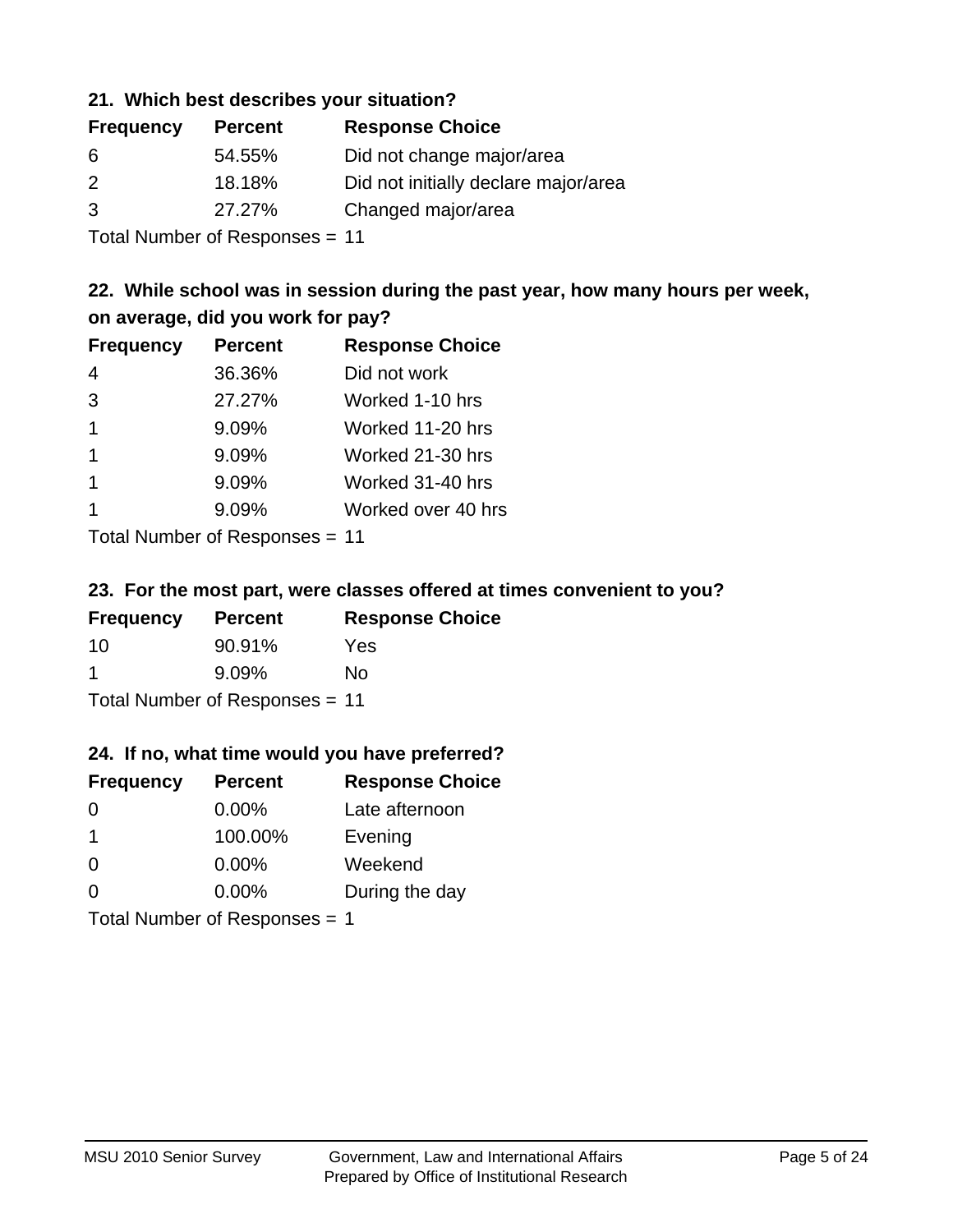# **25. Which best describes the location where you completed the majority of your**

| coursework? |  |
|-------------|--|
|-------------|--|

| <b>Frequency</b> | <b>Percent</b>                 | <b>Response Choice</b> |
|------------------|--------------------------------|------------------------|
| 10               | 90.91%                         | Murray                 |
| 0                | 0.00%                          | Paducah                |
| 0                | 0.00%                          | Ft. Campbell           |
| 1                | 9.09%                          | Madisonville           |
| 0                | 0.00%                          | Hopkinsville           |
| 0                | $0.00\%$                       | Henderson              |
| 0                | 0.00%                          | On the Internet        |
| 0                | $0.00\%$                       | Other                  |
|                  | Total Number of Responses = 11 |                        |

#### **26. Did you take any online courses while at Murray State?**

| <b>Frequency</b>               | <b>Percent</b> | <b>Response Choice</b> |  |  |
|--------------------------------|----------------|------------------------|--|--|
| -4                             | 36.36%         | Yes                    |  |  |
| -7                             | 63.64%         | No                     |  |  |
| Total Number of Responses = 11 |                |                        |  |  |

# **27. Did it take you an extra semester or more to complete degree requirements at Murray State?**

| <b>Frequency</b>               | <b>Percent</b> | <b>Response Choice</b> |  |  |
|--------------------------------|----------------|------------------------|--|--|
| 6                              | 54.55%         | Yes                    |  |  |
| .5                             | 45.45%         | No                     |  |  |
| Total Number of Responses = 11 |                |                        |  |  |

# **28. If yes, why did it take you an extra semester or more?**

| <b>Frequency</b>                | <b>Percent</b> | <b>Response Choice</b>                                       |  |  |
|---------------------------------|----------------|--------------------------------------------------------------|--|--|
| $\mathbf 0$                     | 0.00%          | Work obligation limited my enrollment.                       |  |  |
| $\mathbf 0$                     | $0.00\%$       | Family obligations limited my enrollment.                    |  |  |
| $\mathbf 0$                     | $0.00\%$       | Tuition and other costs of attendance limited my enrollment. |  |  |
| $\mathbf{1}$                    | 16.67%         | A decision to change majors added to my requirements.        |  |  |
| 2                               | 33.33%         | A required course or courses were not offered.               |  |  |
| $\overline{0}$                  | $0.00\%$       | Credits were lost transferring to Murray State.              |  |  |
| 3                               | 50.00%         | Other                                                        |  |  |
| Total Number of Responses $-$ 6 |                |                                                              |  |  |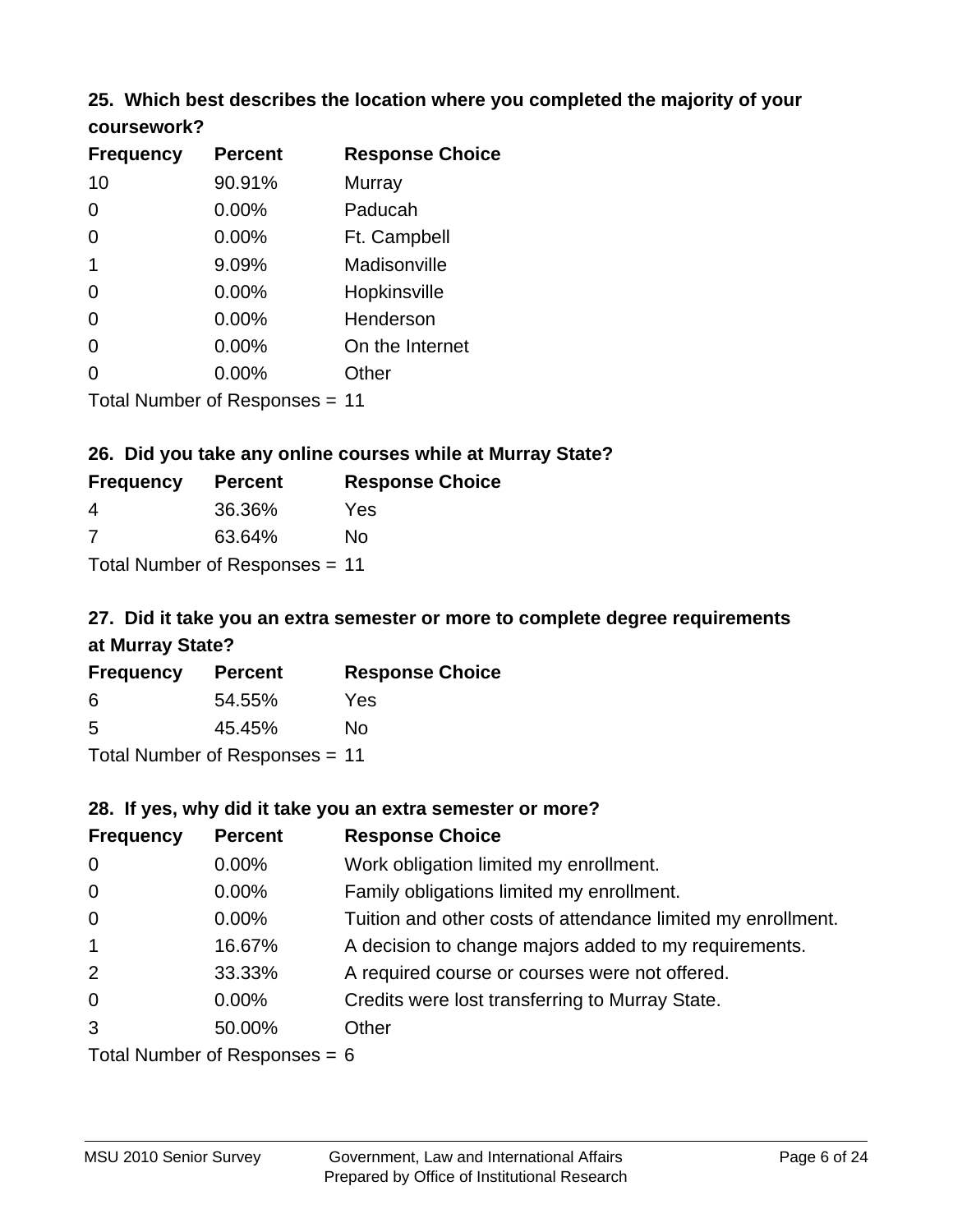# **29. Did you have trouble getting any course(s) you needed while at Murray State?**

| <b>Frequency</b>               | <b>Percent</b> | <b>Response Choice</b> |  |  |
|--------------------------------|----------------|------------------------|--|--|
| -6                             | 54.55%         | Yes                    |  |  |
| -5                             | 45.45%         | Nο                     |  |  |
| Total Number of Responses = 11 |                |                        |  |  |

#### **30. If yes, why did you have trouble getting the course?**

| <b>Frequency</b> | <b>Percent</b> | <b>Response Choice</b>                                |
|------------------|----------------|-------------------------------------------------------|
| 3                | 50.00%         | Not offered the semester I needed it.                 |
| $\overline{0}$   | $0.00\%$       | Not offered at hours convenient to my work schedule.  |
| 2                | 33.33%         | Not offered at hours suitable for my school schedule. |
| $\overline{1}$   | 16.67%         | All course sections were closed.                      |
| $\overline{0}$   | $0.00\%$       | I was unaware of the prerequisites for the course.    |
|                  |                |                                                       |

Total Number of Responses  $= 6$ 

# **31. Which statement best describes your experience with off-campus coop/internship?**

| <b>Frequency</b> | <b>Percent</b>               | <b>Response Choice</b>             |
|------------------|------------------------------|------------------------------------|
| 9                | 81.82%                       | Cannot judge, I did not have one.  |
| $\Omega$         | $0.00\%$                     | My experience was very valuable.   |
| 2                | 18.18%                       | My experience was valuable.        |
| $\Omega$         | $0.00\%$                     | My experience was of little value. |
| $\Omega$         | 0.00%                        | My experience was of no value.     |
|                  | $T$ and Number of Decomposed |                                    |

Total Number of Responses = 11

# **32. Which statement best describes your experience with on-campus faculty-directed research, scholarly, or creative project?**

| <b>Frequency</b> | <b>Percent</b>             | <b>Response Choice</b>             |
|------------------|----------------------------|------------------------------------|
| 5                | 45.45%                     | Cannot judge; I did not have one.  |
| 2                | 18.18%                     | My experience was very valuable.   |
| $\overline{4}$   | 36.36%                     | My experience was valuable.        |
| $\overline{0}$   | $0.00\%$                   | My experience was of little value. |
| $\Omega$         | 0.00%                      | My experience was of no value.     |
|                  | Tatal Number of Desperance |                                    |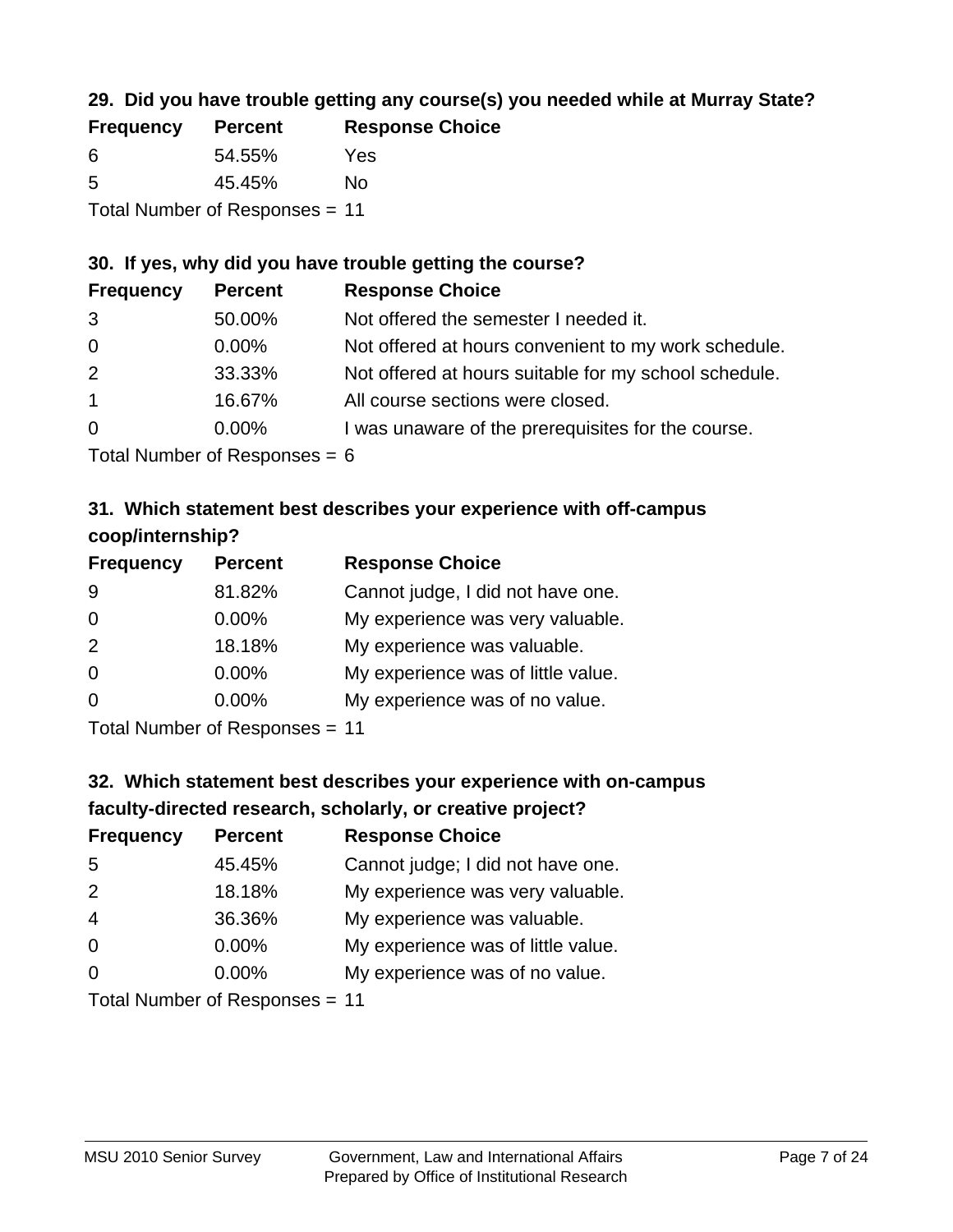#### **33. Which statement best describes your experience with academic advising in your major/area?**

| <b>Frequency</b> | <b>Percent</b> | <b>Response Choice</b>                                |
|------------------|----------------|-------------------------------------------------------|
| $\mathbf{1}$     | 9.09%          | Cannot judge; I did not make use of the opportunity.  |
| 9                | 81.82%         | I was satisfied with information my adviser provided. |
| $\overline{1}$   | 9.09%          | Advice was inaccurate, incomplete, or misleading.     |
| $\overline{0}$   | $0.00\%$       | My adviser was not available.                         |
|                  |                |                                                       |

Total Number of Responses = 11

# **For questions 34-48, indicate the extent to which you were satisfied.**

| 34. Class size relative to type of course |  |  |  |  |  |  |  |  |
|-------------------------------------------|--|--|--|--|--|--|--|--|
|-------------------------------------------|--|--|--|--|--|--|--|--|

| <b>Frequency</b>               | <b>Percent</b> | <b>Response Choice</b> |  |  |
|--------------------------------|----------------|------------------------|--|--|
| -5                             | 45.45%         | Very satisfied         |  |  |
| 6                              | 54.55%         | Satisfied              |  |  |
| $\Omega$                       | $0.00\%$       | <b>Dissatisfied</b>    |  |  |
| $\Omega$                       | $0.00\%$       | Very dissatisfied      |  |  |
| Total Number of Responses - 11 |                |                        |  |  |

Total Number of Responses = 11

### **35. Out-of-class availability of faculty**

| <b>Frequency</b> | <b>Percent</b>            | <b>Response Choice</b> |
|------------------|---------------------------|------------------------|
| $\mathcal{P}$    | 18.18%                    | Very satisfied         |
| 9                | 81.82%                    | Satisfied              |
| $\Omega$         | $0.00\%$                  | <b>Dissatisfied</b>    |
| $\Omega$         | $0.00\%$                  | Very dissatisfied      |
|                  | Total Number of Deepersee |                        |

Total Number of Responses = 11

# **36. Effectiveness of your high school preparation for college work**

| <b>Frequency</b>               | <b>Percent</b> | <b>Response Choice</b> |  |  |
|--------------------------------|----------------|------------------------|--|--|
| $\mathcal{P}$                  | 18.18%         | Very satisfied         |  |  |
| 3                              | 27.27%         | Satisfied              |  |  |
| 6                              | 54.55%         | <b>Dissatisfied</b>    |  |  |
| $\Omega$                       | $0.00\%$       | Very dissatisfied      |  |  |
| Total Number of Responses - 11 |                |                        |  |  |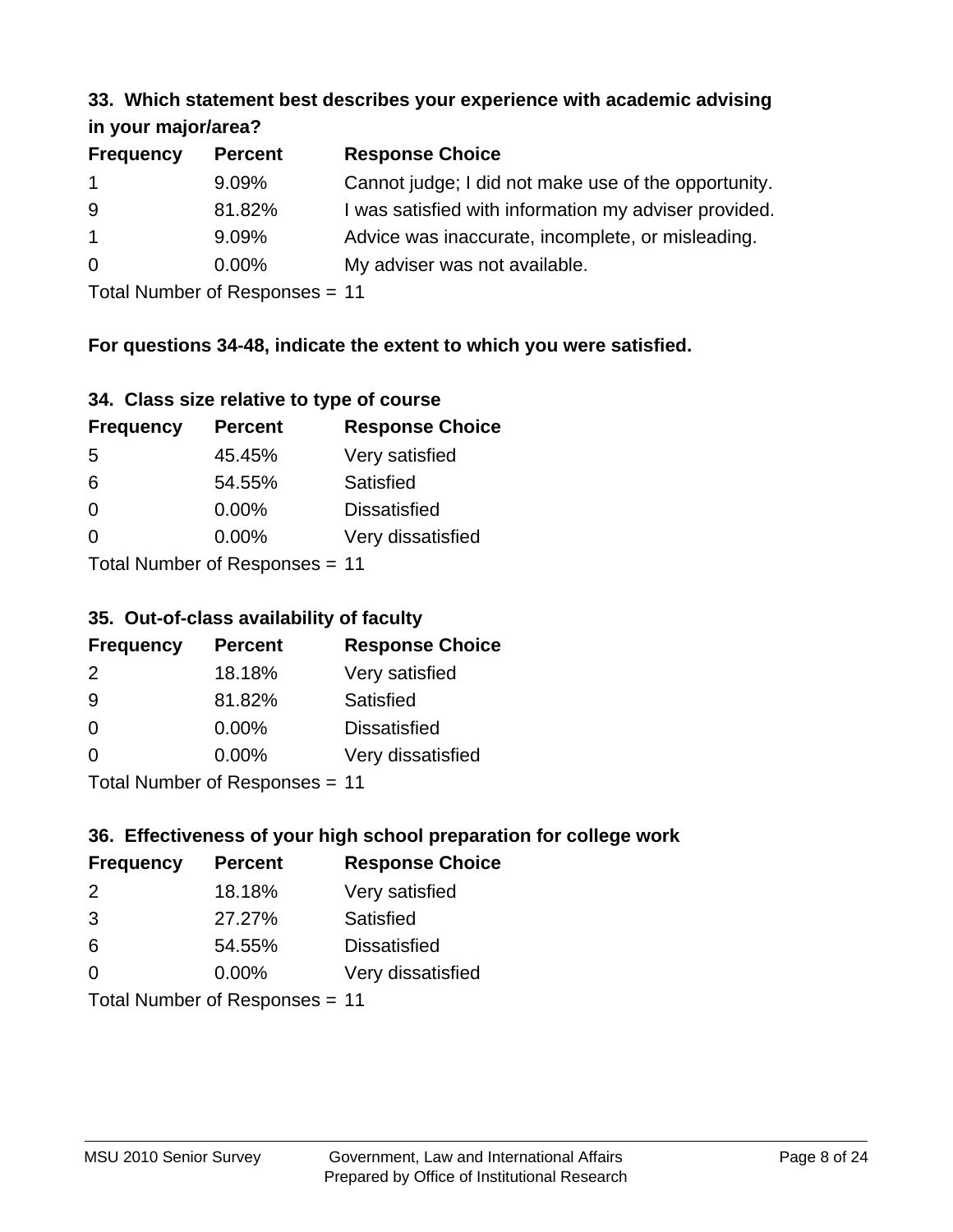# **37. Fairness of faculty in their treatment of individual students**

| <b>Frequency</b> | <b>Percent</b> | <b>Response Choice</b> |
|------------------|----------------|------------------------|
| $\mathcal{P}$    | 18.18%         | Very satisfied         |
| 6                | 54.55%         | Satisfied              |
| 3                | 27.27%         | <b>Dissatisfied</b>    |
| $\Omega$         | $0.00\%$       | Very dissatisfied      |
|                  |                |                        |

Total Number of Responses = 11

#### **38. Overall quality of instruction at Murray State**

| <b>Frequency</b> | <b>Percent</b> | <b>Response Choice</b> |
|------------------|----------------|------------------------|
| 3                | 27.27%         | Very satisfied         |
| 7                | 63.64%         | Satisfied              |
|                  | 9.09%          | <b>Dissatisfied</b>    |
| $\Omega$         | 0.00%          | Very dissatisfied      |
|                  |                |                        |

Total Number of Responses = 11

## **39. Quality of instruction in University Studies (General Education) courses**

| <b>Frequency</b> | <b>Percent</b>              | <b>Response Choice</b> |
|------------------|-----------------------------|------------------------|
| $\Omega$         | $0.00\%$                    | Very satisfied         |
| 9                | 90.00%                      | Satisfied              |
| $\overline{1}$   | 10.00%                      | <b>Dissatisfied</b>    |
| $\Omega$         | $0.00\%$                    | Very dissatisfied      |
|                  | $Total Number of Denonce -$ |                        |

Total Number of Responses = 10

#### **40. Quality of instruction in your major**

| <b>Frequency</b> | <b>Percent</b> | <b>Response Choice</b> |
|------------------|----------------|------------------------|
| 3                | 27.27%         | Very satisfied         |
| 6                | 54.55%         | Satisfied              |
| 2                | 18.18%         | <b>Dissatisfied</b>    |
| $\Omega$         | 0.00%          | Very dissatisfied      |
|                  |                |                        |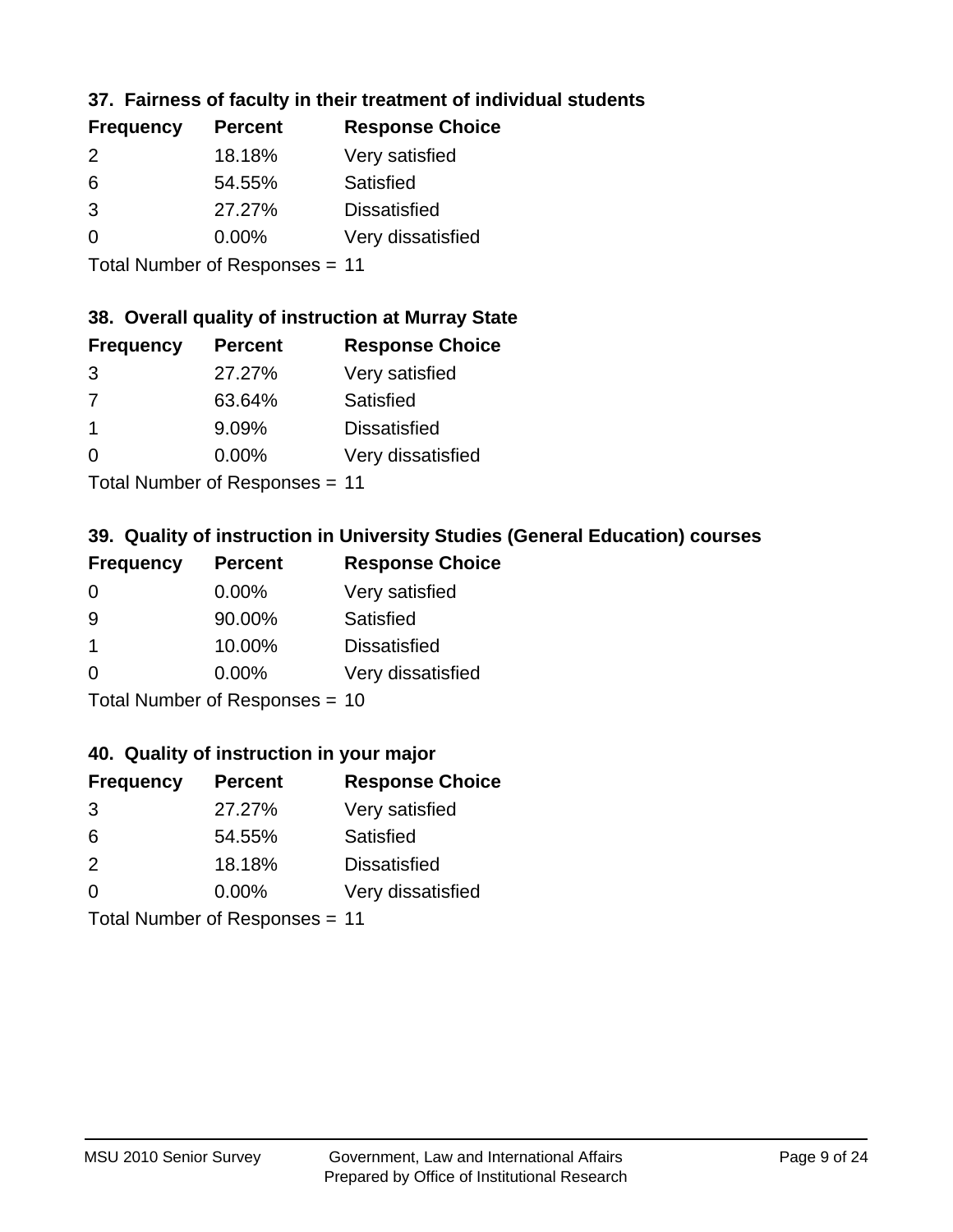# **41. Clarity of program objectives in your major**

| <b>Frequency</b> | <b>Percent</b> | <b>Response Choice</b> |
|------------------|----------------|------------------------|
| 3                | 27.27%         | Very satisfied         |
| 7                | 63.64%         | Satisfied              |
|                  | 9.09%          | <b>Dissatisfied</b>    |
| $\Omega$         | $0.00\%$       | Very dissatisfied      |
|                  |                |                        |

Total Number of Responses = 11

#### **42. Intellectual challenge of the academic program**

| <b>Frequency</b> | <b>Percent</b> | <b>Response Choice</b> |
|------------------|----------------|------------------------|
| 3                | 27.27%         | Very satisfied         |
| 7                | 63.64%         | Satisfied              |
| -1               | 9.09%          | <b>Dissatisfied</b>    |
| $\Omega$         | 0.00%          | Very dissatisfied      |
|                  |                |                        |

Total Number of Responses = 11

# **43. Encouragement and information from your major department for employment after graduation**

| <b>Frequency</b>     | <b>Percent</b>                | <b>Response Choice</b> |
|----------------------|-------------------------------|------------------------|
| 0                    | $0.00\%$                      | Very satisfied         |
| 6                    | 54.55%                        | Satisfied              |
| 4                    | 36.36%                        | <b>Dissatisfied</b>    |
| $\blacktriangleleft$ | 9.09%                         | Very dissatisfied      |
|                      | $T$ and Number and Decomposed |                        |

Total Number of Responses = 11

# **44. Availability of opportunities to engage in a faculty-mentored research,**

### **scholarly, or creative project in your area of study/interest**

| <b>Frequency</b> | <b>Percent</b> | <b>Response Choice</b> |
|------------------|----------------|------------------------|
| 3                | 27.27%         | Very satisfied         |
| 5                | 45.45%         | Satisfied              |
| 3                | 27.27%         | <b>Dissatisfied</b>    |
| $\Omega$         | 0.00%          | Very dissatisfied      |
|                  |                |                        |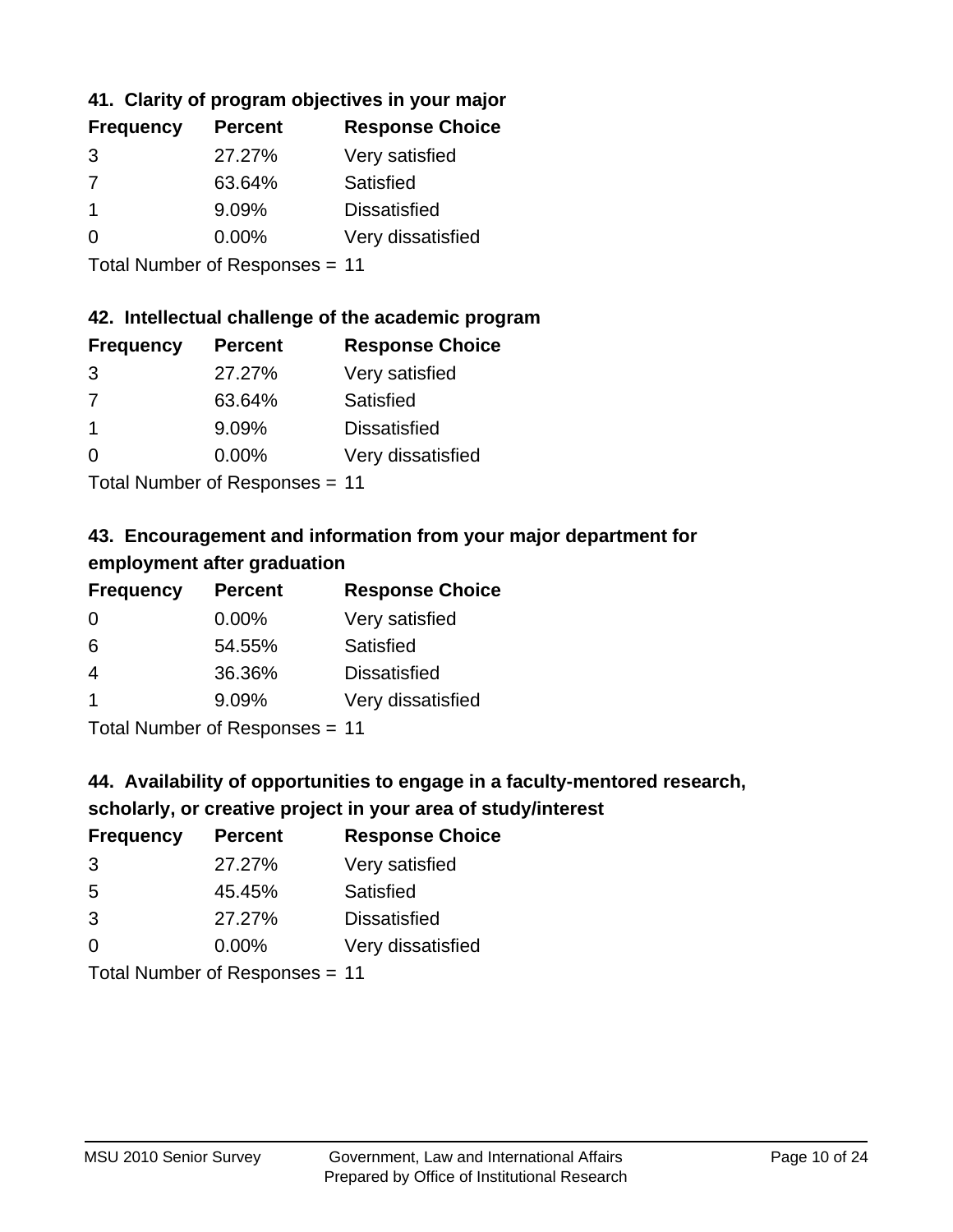#### **45. Library hours**

| <b>Frequency</b> | <b>Percent</b> | <b>Response Choice</b> |
|------------------|----------------|------------------------|
| -1               | 10.00%         | Very satisfied         |
| 8                | 80.00%         | Satisfied              |
|                  | 10.00%         | <b>Dissatisfied</b>    |
| $\Omega$         | 0.00%          | Very dissatisfied      |
|                  |                |                        |

Total Number of Responses = 10

### **46. Effectiveness of library personnel in meeting your information needs**

| <b>Frequency</b> | <b>Percent</b> | <b>Response Choice</b> |
|------------------|----------------|------------------------|
| 0                | $0.00\%$       | Very satisfied         |
| 10               | 90.91%         | Satisfied              |
|                  | 9.09%          | <b>Dissatisfied</b>    |
| $\Omega$         | 0.00%          | Very dissatisfied      |
|                  |                |                        |

Total Number of Responses = 11

#### **47. Access to library resources on hand**

| <b>Frequency</b> | <b>Percent</b>             | <b>Response Choice</b> |
|------------------|----------------------------|------------------------|
| -1               | 9.09%                      | Very satisfied         |
| 6                | 54.55%                     | Satisfied              |
| 3                | 27.27%                     | <b>Dissatisfied</b>    |
|                  | 9.09%                      | Very dissatisfied      |
|                  | Tatal Number of Desperance |                        |

Total Number of Responses = 11

#### **48. Electronic access to library resources**

| <b>Frequency</b> | <b>Percent</b>                 | <b>Response Choice</b> |
|------------------|--------------------------------|------------------------|
|                  | 9.09%                          | Very satisfied         |
| -9               | 81.82%                         | Satisfied              |
| -1               | 9.09%                          | <b>Dissatisfied</b>    |
| $\Omega$         | $0.00\%$                       | Very dissatisfied      |
|                  | Total Number of Responses = 11 |                        |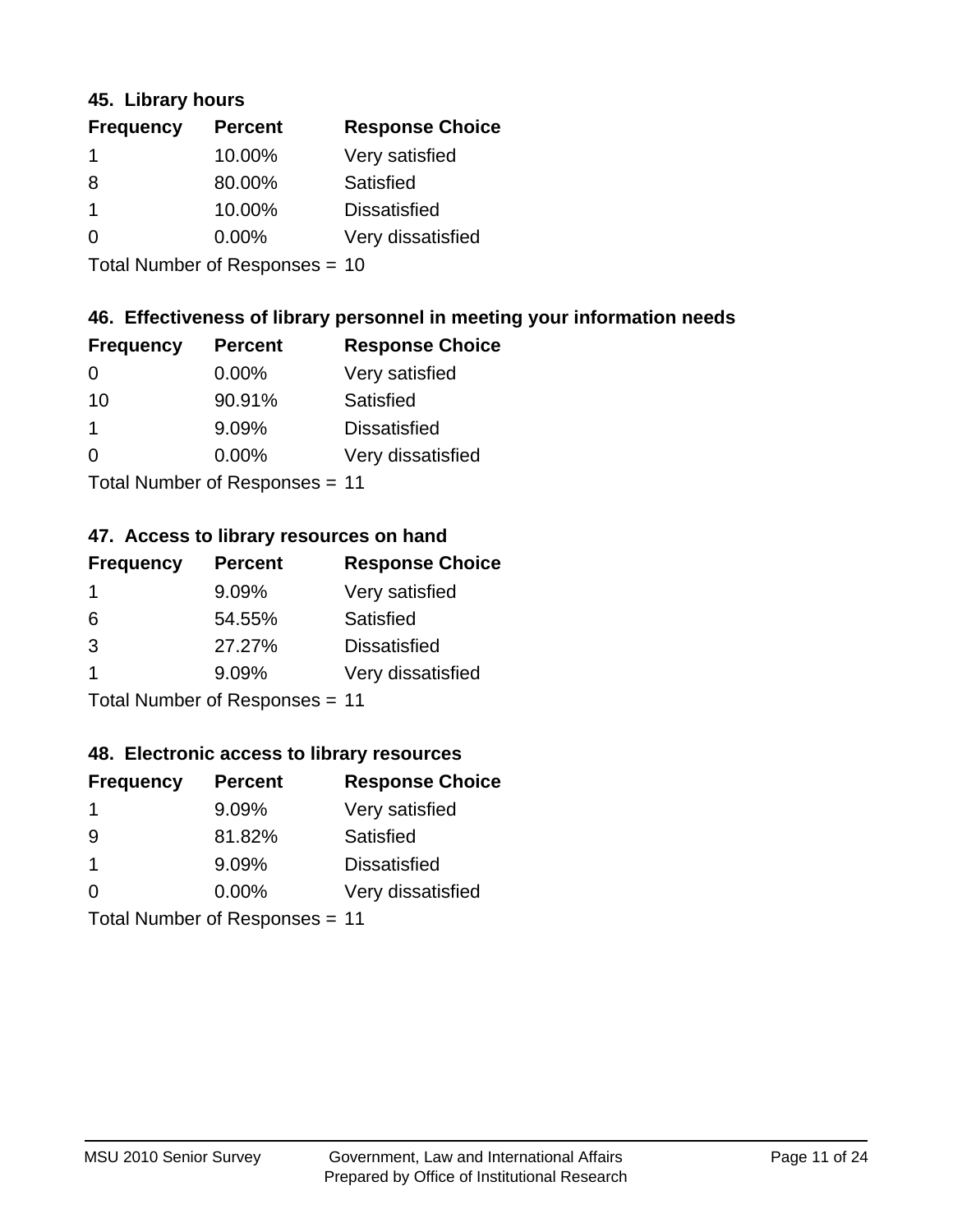**was in helping you achieve these goals. For questions 49-55, please indicate how effective University Studies at MSU** 

## **49. Writing Skills**

| <b>Frequency</b> | <b>Percent</b>                 | <b>Response Choice</b> |
|------------------|--------------------------------|------------------------|
| $\Omega$         | $0.00\%$                       | Very effective         |
| 8                | 80.00%                         | Effective              |
| 2                | 20.00%                         | Ineffective            |
| $\Omega$         | $0.00\%$                       | Very ineffective       |
|                  | Total Number of Responses = 10 |                        |

#### **50. Speaking Skills**

| <b>Frequency</b>               | <b>Percent</b> | <b>Response Choice</b> |
|--------------------------------|----------------|------------------------|
| $\Omega$                       | $0.00\%$       | Very effective         |
| 7                              | 70.00%         | Effective              |
| 3                              | 30.00%         | Ineffective            |
| $\Omega$                       | 0.00%          | Very ineffective       |
| Total Number of Poenonces - 10 |                |                        |

Total Number of Responses = 10

#### **51. Critical Thinking Skills**

| <b>Frequency</b> | <b>Percent</b>            | <b>Response Choice</b> |
|------------------|---------------------------|------------------------|
| 2                | 20.00%                    | Very effective         |
| 7                | 70.00%                    | Effective              |
| $\Omega$         | 0.00%                     | Ineffective            |
| -1               | 10.00%                    | Very ineffective       |
|                  | Total Number of DoEROR 0. |                        |

Total Number of Responses = 10

# **52. Computer Technology**

| <b>Frequency</b>        | <b>Percent</b>                 | <b>Response Choice</b> |
|-------------------------|--------------------------------|------------------------|
| -1                      | 10.00%                         | Very effective         |
| 6                       | 60.00%                         | Effective              |
| $\overline{\mathbf{1}}$ | 10.00%                         | Ineffective            |
| $\mathcal{P}$           | 20.00%                         | Very ineffective       |
|                         | Total Number of Responses = 10 |                        |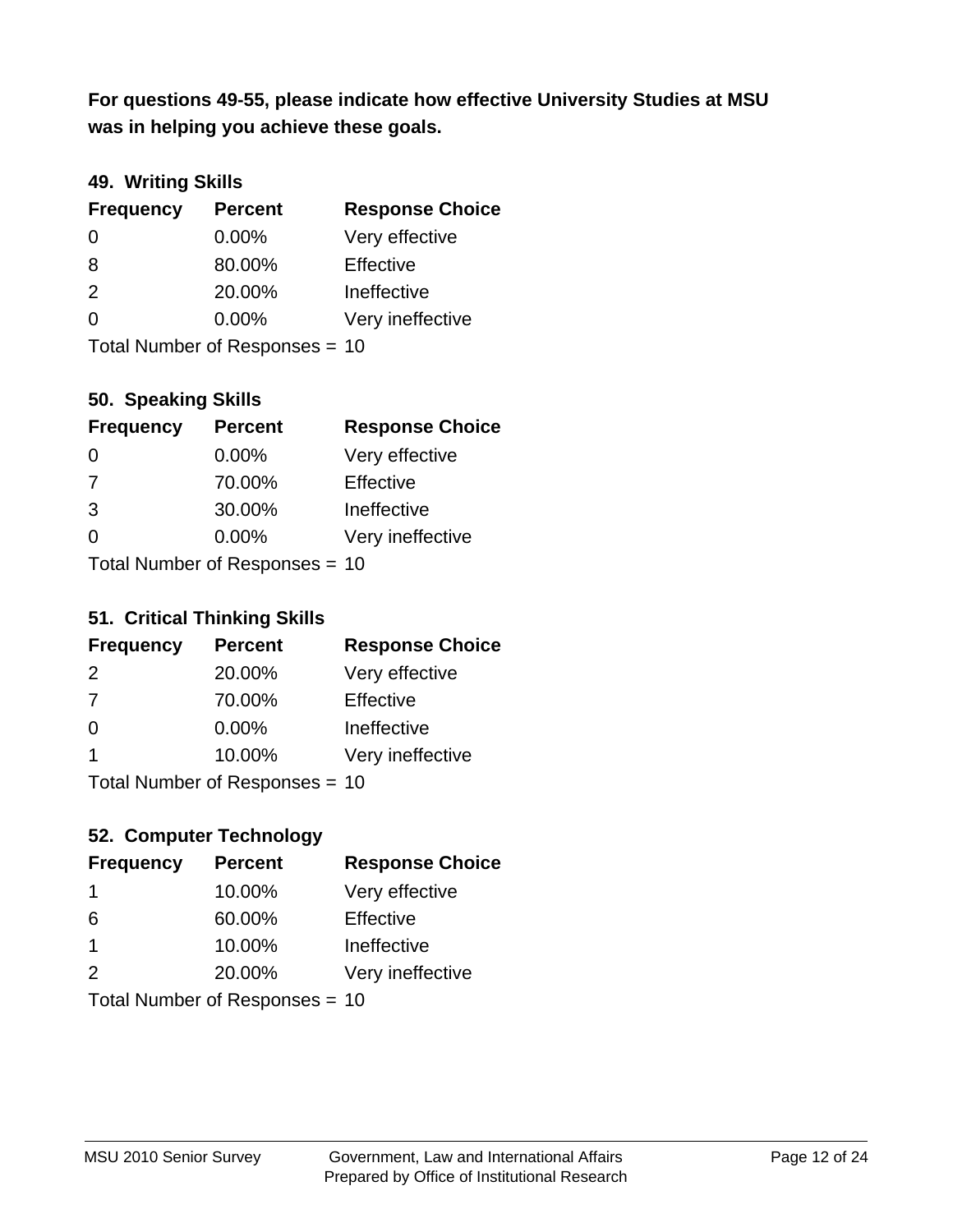## **53. General Knowledge in the liberal arts and sciences**

| <b>Frequency</b> | <b>Percent</b> | <b>Response Choice</b> |
|------------------|----------------|------------------------|
| $\Omega$         | $0.00\%$       | Very effective         |
| 8                | 80.00%         | Effective              |
|                  | 10.00%         | Ineffective            |
|                  | 10.00%         | Very ineffective       |
|                  |                |                        |

Total Number of Responses = 10

### **54. International Perspectives**

| <b>Frequency</b> | <b>Percent</b> | <b>Response Choice</b> |
|------------------|----------------|------------------------|
| 3                | 30.00%         | Very effective         |
| 6                | 60.00%         | Effective              |
| 1                | 10.00%         | Ineffective            |
| 0                | 0.00%          | Very ineffective       |
|                  |                |                        |

Total Number of Responses = 10

# **55. Stimulation of interest in areas outside your chosen field of study**

| <b>Frequency</b> | <b>Percent</b>                 | <b>Response Choice</b> |
|------------------|--------------------------------|------------------------|
| -1               | 10.00%                         | Very effective         |
| 6                | 60.00%                         | Effective              |
| 3                | 30.00%                         | Ineffective            |
| $\Omega$         | 0.00%                          | Very ineffective       |
|                  | Total Number of Responses = 10 |                        |

**For questions 56-83, please indicate how satisfactorily the following met your needs**

#### **56. African-American Student Services**

| <b>Frequency</b> | <b>Percent</b>                 | <b>Response Choice</b> |
|------------------|--------------------------------|------------------------|
| 11               | 100.00%                        | Did not use            |
| $\Omega$         | 0.00%                          | Very satisfied         |
| 0                | 0.00%                          | <b>Satisfied</b>       |
| 0                | $0.00\%$                       | <b>Dissatisfied</b>    |
| $\Omega$         | 0.00%                          | Very dissatisfied      |
|                  | Total Number of Responses = 11 |                        |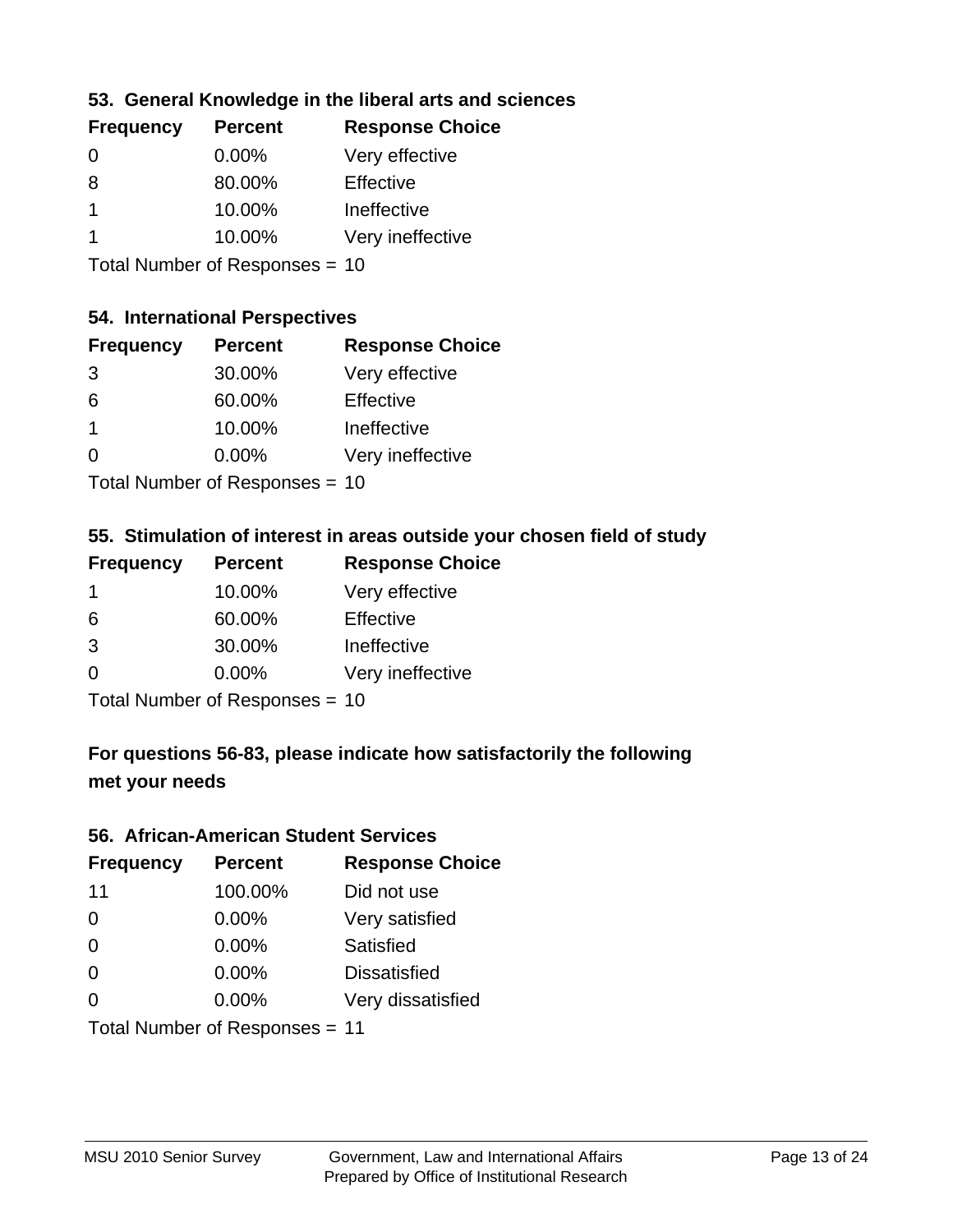#### **57. Career Services Office**

| <b>Frequency</b> | <b>Percent</b> | <b>Response Choice</b> |
|------------------|----------------|------------------------|
| 9                | 81.82%         | Did not use            |
| 0                | $0.00\%$       | Very satisfied         |
| 2                | 18.18%         | Satisfied              |
| 0                | $0.00\%$       | <b>Dissatisfied</b>    |
|                  | $0.00\%$       | Very dissatisfied      |
|                  |                |                        |

Total Number of Responses = 11

### **58. Counseling and Testing Center**

| <b>Frequency</b> | <b>Percent</b>                   | <b>Response Choice</b> |
|------------------|----------------------------------|------------------------|
| -7               | 63.64%                           | Did not use            |
| 1                | 9.09%                            | Very satisfied         |
| 2                | 18.18%                           | Satisfied              |
| 1                | 9.09%                            | <b>Dissatisfied</b>    |
| ∩                | 0.00%                            | Very dissatisfied      |
|                  | $Total Number of Doeponeoc = 11$ |                        |

Total Number of Responses = 11

#### **59. Cultural programming and activities**

| <b>Frequency</b> | <b>Percent</b>            | <b>Response Choice</b> |
|------------------|---------------------------|------------------------|
| 4                | 36.36%                    | Did not use            |
| 2                | 18.18%                    | Very satisfied         |
| 5                | 45.45%                    | Satisfied              |
| $\Omega$         | $0.00\%$                  | <b>Dissatisfied</b>    |
| $\Omega$         | $0.00\%$                  | Very dissatisfied      |
|                  | Total Number of DoEROR 0. |                        |

Total Number of Responses = 11

#### **60. E-study courses**

| <b>Frequency</b> | <b>Percent</b>                 | <b>Response Choice</b> |
|------------------|--------------------------------|------------------------|
| 7                | 63.64%                         | Did not use            |
| $\mathbf 1$      | 9.09%                          | Very satisfied         |
| 3                | 27.27%                         | Satisfied              |
| $\Omega$         | 0.00%                          | <b>Dissatisfied</b>    |
| $\Omega$         | $0.00\%$                       | Very dissatisfied      |
|                  | Total Number of Responses = 11 |                        |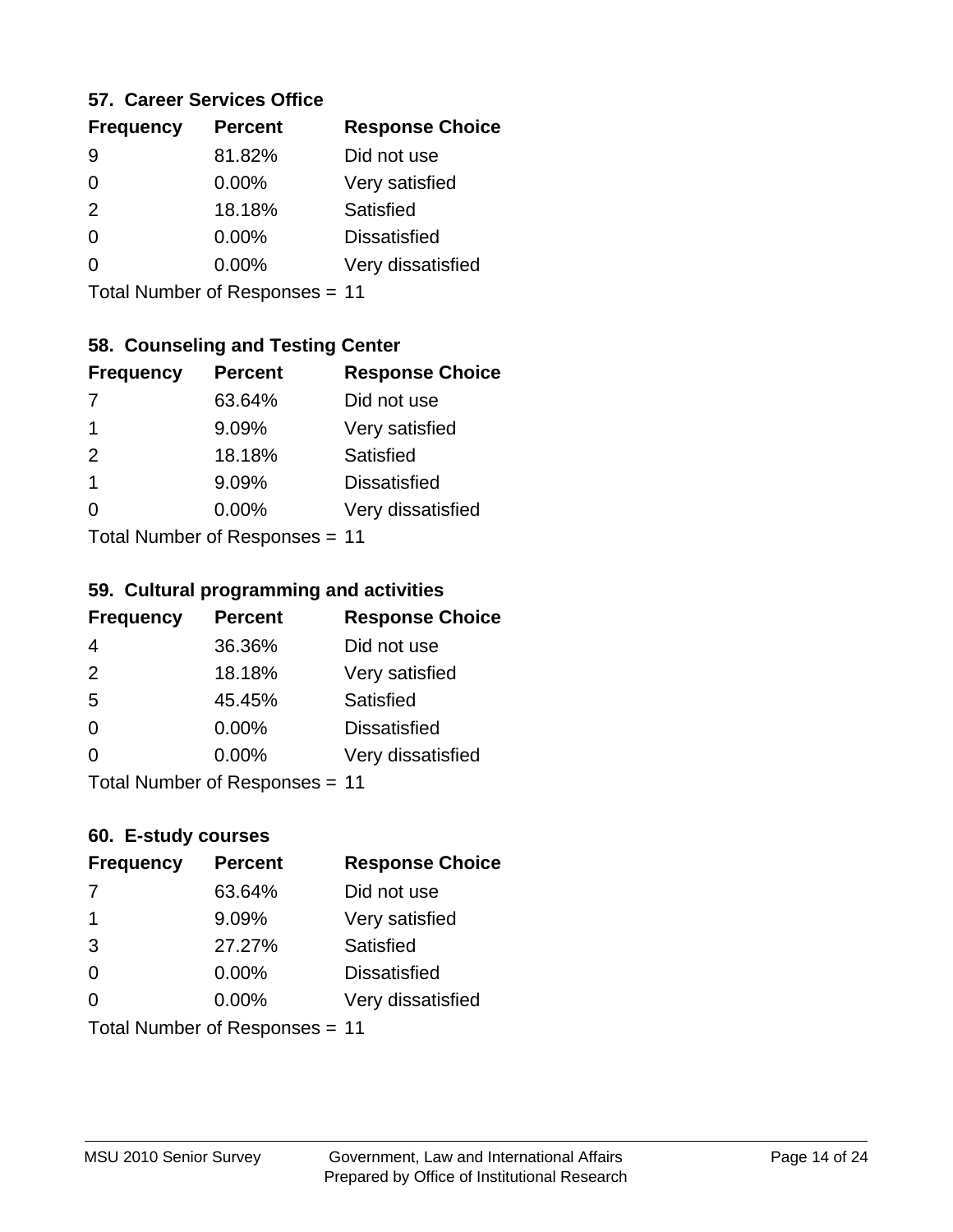#### **61. Food Services**

| <b>Percent</b> | <b>Response Choice</b> |
|----------------|------------------------|
| 27.27%         | Did not use            |
| 18.18%         | Very satisfied         |
| 36.36%         | Satisfied              |
| 9.09%          | <b>Dissatisfied</b>    |
| 9.09%          | Very dissatisfied      |
|                |                        |

Total Number of Responses = 11

# **62. Greek life and activities**

| <b>Frequency</b> | <b>Percent</b>                 | <b>Response Choice</b> |
|------------------|--------------------------------|------------------------|
| 9                | 81.82%                         | Did not use            |
| 2                | 18.18%                         | Very satisfied         |
| $\Omega$         | 0.00%                          | Satisfied              |
| $\Omega$         | 0.00%                          | <b>Dissatisfied</b>    |
| O                | 0.00%                          | Very dissatisfied      |
|                  | Total Number of Responses = 11 |                        |

#### **63. Health Services**

| <b>Frequency</b> | <b>Percent</b>             | <b>Response Choice</b> |
|------------------|----------------------------|------------------------|
| 7                | 63.64%                     | Did not use            |
| 3                | 27.27%                     | Very satisfied         |
| $\Omega$         | $0.00\%$                   | Satisfied              |
| -1               | 9.09%                      | <b>Dissatisfied</b>    |
| $\Omega$         | 0.00%                      | Very dissatisfied      |
|                  | Total Number of Desperance |                        |

Total Number of Responses = 11

### **64. Honor Societies/Departmental Clubs/Special Interest Organizations**

| <b>Frequency</b> | <b>Percent</b>                 | <b>Response Choice</b> |
|------------------|--------------------------------|------------------------|
| 5                | 45.45%                         | Did not use            |
| 2                | 18.18%                         | Very satisfied         |
| $\overline{4}$   | 36.36%                         | Satisfied              |
| $\Omega$         | $0.00\%$                       | <b>Dissatisfied</b>    |
| $\Omega$         | 0.00%                          | Very dissatisfied      |
|                  | Total Number of Responses = 11 |                        |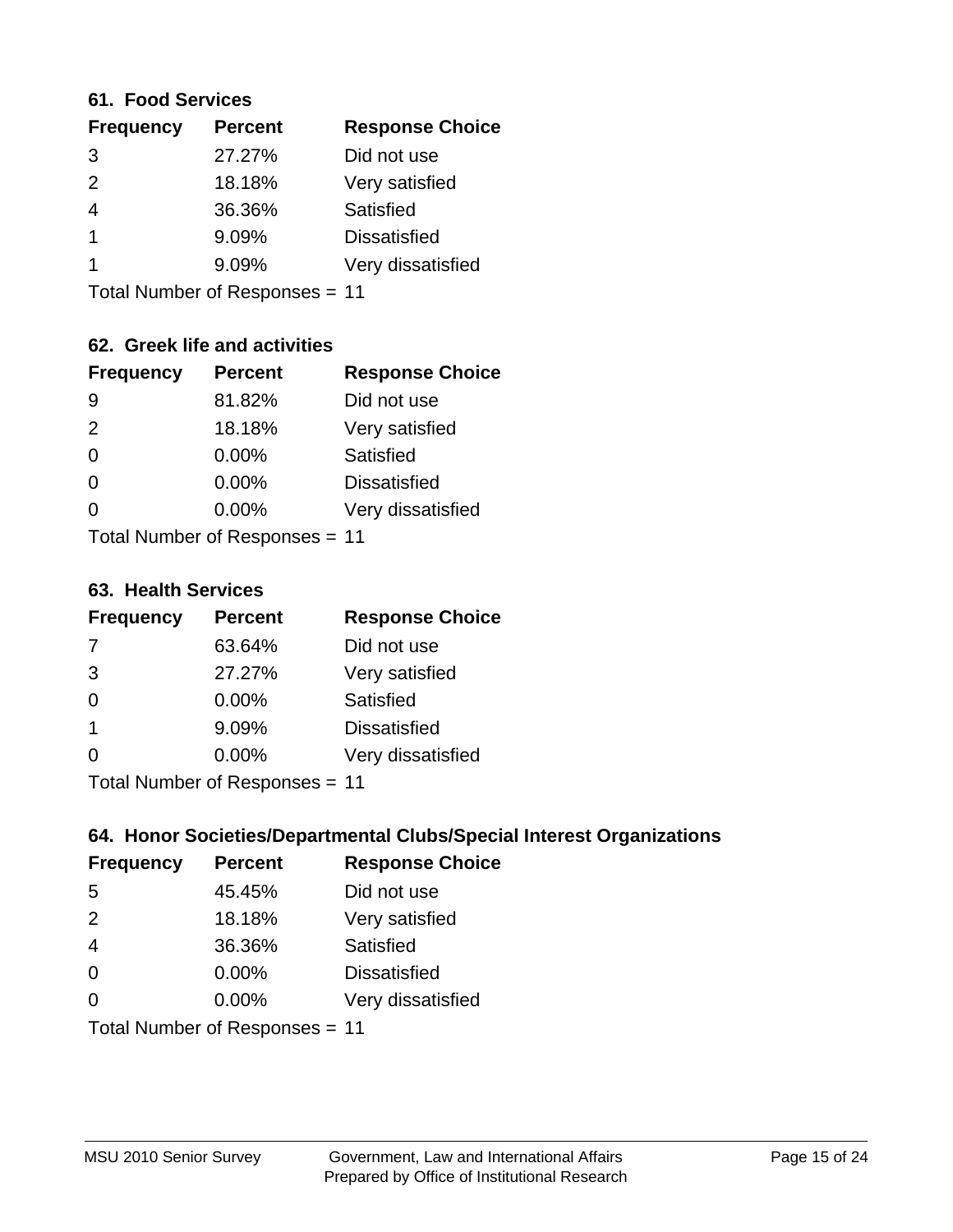#### **65. International Programs and activities**

| <b>Percent</b> | <b>Response Choice</b> |
|----------------|------------------------|
| 45.45%         | Did not use            |
| 27.27%         | Very satisfied         |
| 27.27%         | Satisfied              |
| 0.00%          | <b>Dissatisfied</b>    |
| 0.00%          | Very dissatisfied      |
|                |                        |

Total Number of Responses = 11

## **66. International student support services**

| <b>Frequency</b> | <b>Percent</b>            | <b>Response Choice</b> |
|------------------|---------------------------|------------------------|
| 10               | 90.91%                    | Did not use            |
| 0                | 0.00%                     | Very satisfied         |
| 1                | 9.09%                     | Satisfied              |
| $\Omega$         | 0.00%                     | <b>Dissatisfied</b>    |
| 0                | 0.00%                     | Very dissatisfied      |
|                  | Total Number of DoEROR 0. |                        |

Total Number of Responses = 11

#### **67. Intramural Sports and Recreation**

| <b>Frequency</b> | <b>Percent</b>                  | <b>Response Choice</b> |
|------------------|---------------------------------|------------------------|
| 7                | 63.64%                          | Did not use            |
| $\Omega$         | $0.00\%$                        | Very satisfied         |
| $\overline{4}$   | 36.36%                          | Satisfied              |
| $\Omega$         | $0.00\%$                        | <b>Dissatisfied</b>    |
| $\Omega$         | $0.00\%$                        | Very dissatisfied      |
|                  | $Total Number of Doeponce = 11$ |                        |

Total Number of Responses = 11

# **68. Lowry Center/Community College**

| <b>Frequency</b> | <b>Percent</b>                 | <b>Response Choice</b> |
|------------------|--------------------------------|------------------------|
| 11               | 100.00%                        | Did not use            |
| $\Omega$         | 0.00%                          | Very satisfied         |
| $\Omega$         | 0.00%                          | Satisfied              |
| $\Omega$         | 0.00%                          | <b>Dissatisfied</b>    |
| $\Omega$         | $0.00\%$                       | Very dissatisfied      |
|                  | Total Number of Responses = 11 |                        |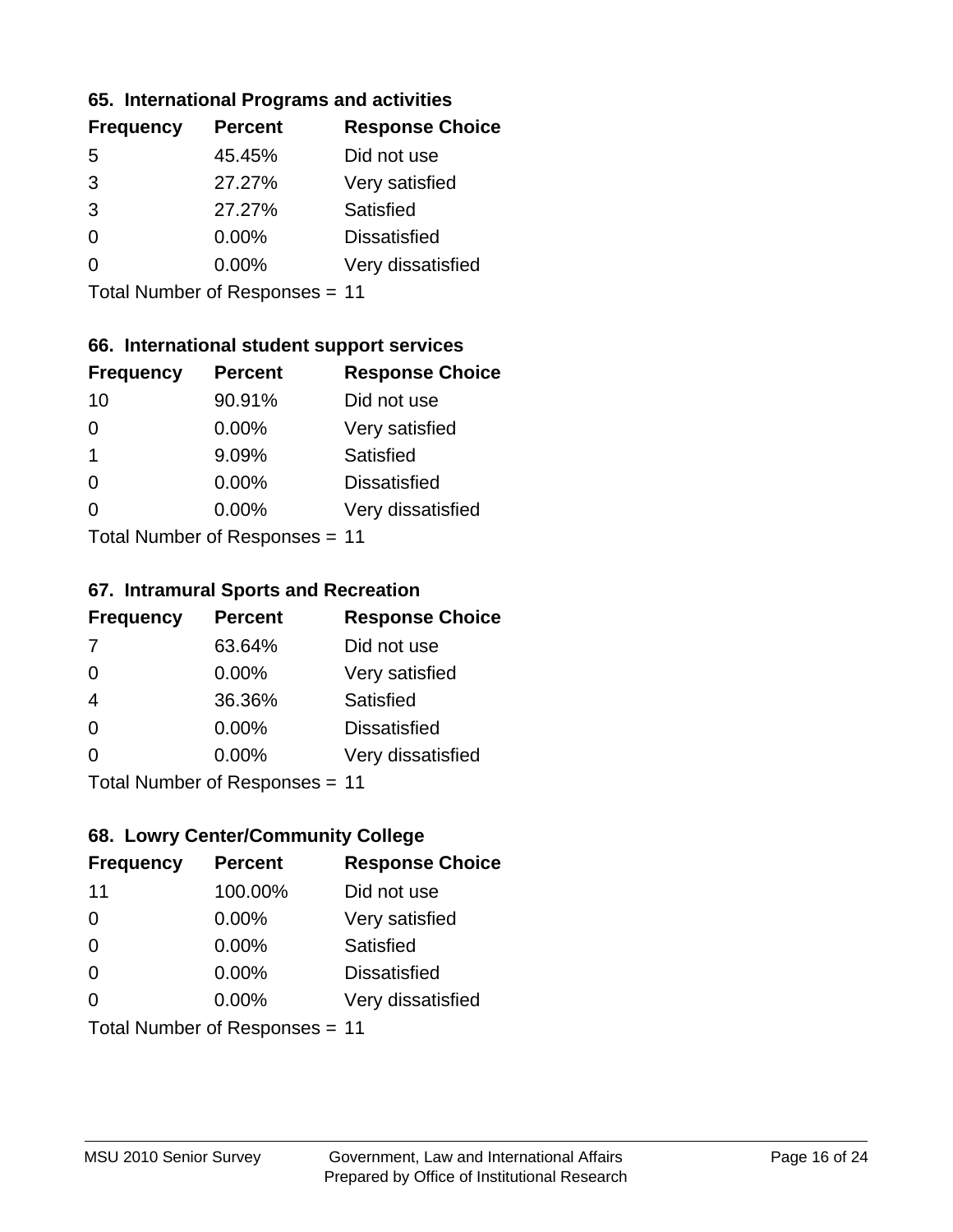# **69. Library**

| <b>Frequency</b> | <b>Percent</b> | <b>Response Choice</b> |
|------------------|----------------|------------------------|
| $\mathcal{P}$    | 18.18%         | Did not use            |
| $\mathcal{P}$    | 18.18%         | Very satisfied         |
| 7                | 63.64%         | <b>Satisfied</b>       |
| $\Omega$         | 0.00%          | <b>Dissatisfied</b>    |
| O                | 0.00%          | Very dissatisfied      |
|                  |                |                        |

Total Number of Responses = 11

# **70. MAP Report**

| <b>Frequency</b> | <b>Percent</b>                 | <b>Response Choice</b> |
|------------------|--------------------------------|------------------------|
|                  | 0.00%                          | Did not use            |
| 1                | 9.09%                          | Very satisfied         |
| 7                | 63.64%                         | Satisfied              |
| $\overline{1}$   | 9.09%                          | <b>Dissatisfied</b>    |
| 2                | 18.18%                         | Very dissatisfied      |
|                  | Total Number of Responses = 11 |                        |

#### **71. MSU Web site**

| <b>Frequency</b> | <b>Percent</b>                 | <b>Response Choice</b> |
|------------------|--------------------------------|------------------------|
| 1                | 9.09%                          | Did not use            |
| 5                | 45.45%                         | Very satisfied         |
| $\overline{4}$   | 36.36%                         | Satisfied              |
| -1               | 9.09%                          | <b>Dissatisfied</b>    |
| ∩                | $0.00\%$                       | Very dissatisfied      |
|                  | Total Number of Responses = 11 |                        |

# **72. NCAA Sports**

| <b>Frequency</b> | <b>Percent</b>                 | <b>Response Choice</b> |
|------------------|--------------------------------|------------------------|
| -9               | 81.82%                         | Did not use            |
| -1               | 9.09%                          | Very satisfied         |
| $\Omega$         | 0.00%                          | Satisfied              |
| -1               | 9.09%                          | <b>Dissatisfied</b>    |
| $\Omega$         | 0.00%                          | Very dissatisfied      |
|                  | Total Number of Responses = 11 |                        |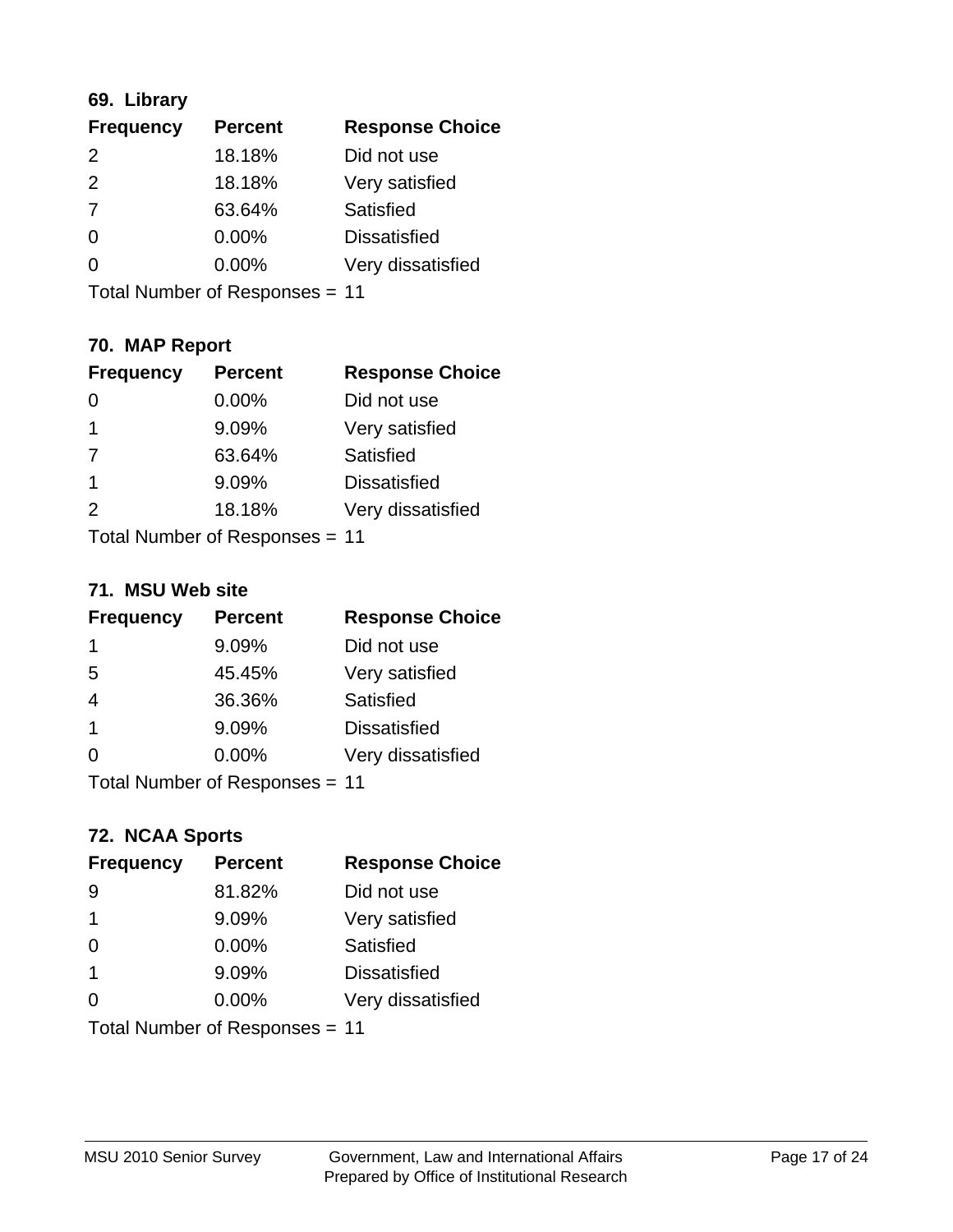#### **73. Online courses that are not e-study**

| <b>Frequency</b> | <b>Percent</b> | <b>Response Choice</b> |
|------------------|----------------|------------------------|
| 9                | 81.82%         | Did not use            |
| $\mathcal{P}$    | 18.18%         | Very satisfied         |
| 0                | $0.00\%$       | Satisfied              |
|                  | $0.00\%$       | <b>Dissatisfied</b>    |
|                  | $0.00\%$       | Very dissatisfied      |
|                  |                |                        |

Total Number of Responses = 11

# **74. Racer Touch Registration**

| <b>Frequency</b>          | <b>Percent</b> | <b>Response Choice</b> |
|---------------------------|----------------|------------------------|
| 1                         | 9.09%          | Did not use            |
| 2                         | 18.18%         | Very satisfied         |
| 3                         | 27.27%         | Satisfied              |
| 2                         | 18.18%         | <b>Dissatisfied</b>    |
| 3                         | 27.27%         | Very dissatisfied      |
| Total Number of Doopepooo |                |                        |

Total Number of Responses = 11

## **75. Residential College programming and activities**

| <b>Frequency</b>                 | <b>Percent</b> | <b>Response Choice</b> |
|----------------------------------|----------------|------------------------|
| 3                                | 27.27%         | Did not use            |
| -1                               | 9.09%          | Very satisfied         |
| 6                                | 54.55%         | Satisfied              |
| -1                               | 9.09%          | <b>Dissatisfied</b>    |
| $\Omega$                         | 0.00%          | Very dissatisfied      |
| $Total Number of Doeponeoc = 11$ |                |                        |

Total Number of Responses = 11

#### **76. Scholarships/grants/student employment**

| <b>Frequency</b>               | <b>Percent</b> | <b>Response Choice</b> |
|--------------------------------|----------------|------------------------|
| 3                              | 27.27%         | Did not use            |
| -1                             | 9.09%          | Very satisfied         |
| $\overline{4}$                 | 36.36%         | Satisfied              |
| 3                              | 27.27%         | <b>Dissatisfied</b>    |
| $\Omega$                       | 0.00%          | Very dissatisfied      |
| Total Number of Responses = 11 |                |                        |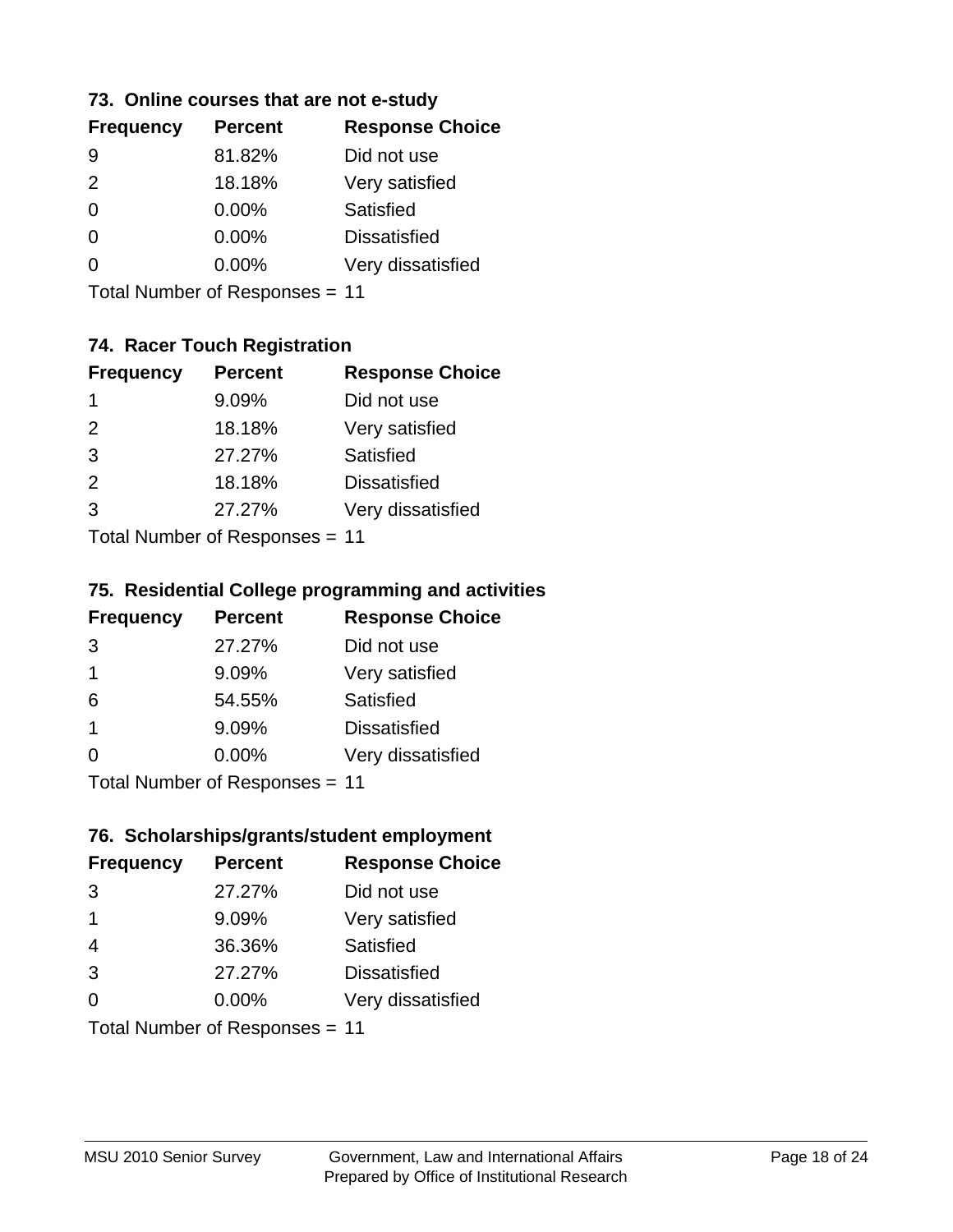#### **77. Security Services**

| <b>Frequency</b> | <b>Percent</b> | <b>Response Choice</b> |
|------------------|----------------|------------------------|
| 6                | 54.55%         | Did not use            |
|                  | 9.09%          | Very satisfied         |
| $\mathcal{P}$    | 18.18%         | Satisfied              |
| $\mathcal{P}$    | 18.18%         | <b>Dissatisfied</b>    |
| ∩                | $0.00\%$       | Very dissatisfied      |
|                  |                |                        |

Total Number of Responses = 11

# **78. Services for non-traditional students**

| <b>Frequency</b>          | <b>Percent</b> | <b>Response Choice</b> |
|---------------------------|----------------|------------------------|
| 9                         | 81.82%         | Did not use            |
| 1                         | 9.09%          | Very satisfied         |
| $\Omega$                  | $0.00\%$       | Satisfied              |
| 1                         | 9.09%          | <b>Dissatisfied</b>    |
| 0                         | 0.00%          | Very dissatisfied      |
| Total Number of DoEROR 0. |                |                        |

Total Number of Responses = 11

## **79. Student Support Services (Trio)**

| <b>Frequency</b> | <b>Percent</b>               | <b>Response Choice</b> |
|------------------|------------------------------|------------------------|
| 11               | 100.00%                      | Did not use            |
| $\Omega$         | 0.00%                        | Very satisfied         |
| $\Omega$         | 0.00%                        | <b>Satisfied</b>       |
| $\Omega$         | 0.00%                        | <b>Dissatisfied</b>    |
| $\Omega$         | 0.00%                        | Very dissatisfied      |
|                  | $Total Number of Denonos -\$ |                        |

Total Number of Responses = 11

# **80. Student PIN System**

| <b>Frequency</b> | <b>Percent</b>                 | <b>Response Choice</b> |
|------------------|--------------------------------|------------------------|
| 0                | 0.00%                          | Did not use            |
| 3                | 27.27%                         | Very satisfied         |
| 6                | 54.55%                         | Satisfied              |
| 2                | 18.18%                         | <b>Dissatisfied</b>    |
| $\Omega$         | $0.00\%$                       | Very dissatisfied      |
|                  | Total Number of Responses = 11 |                        |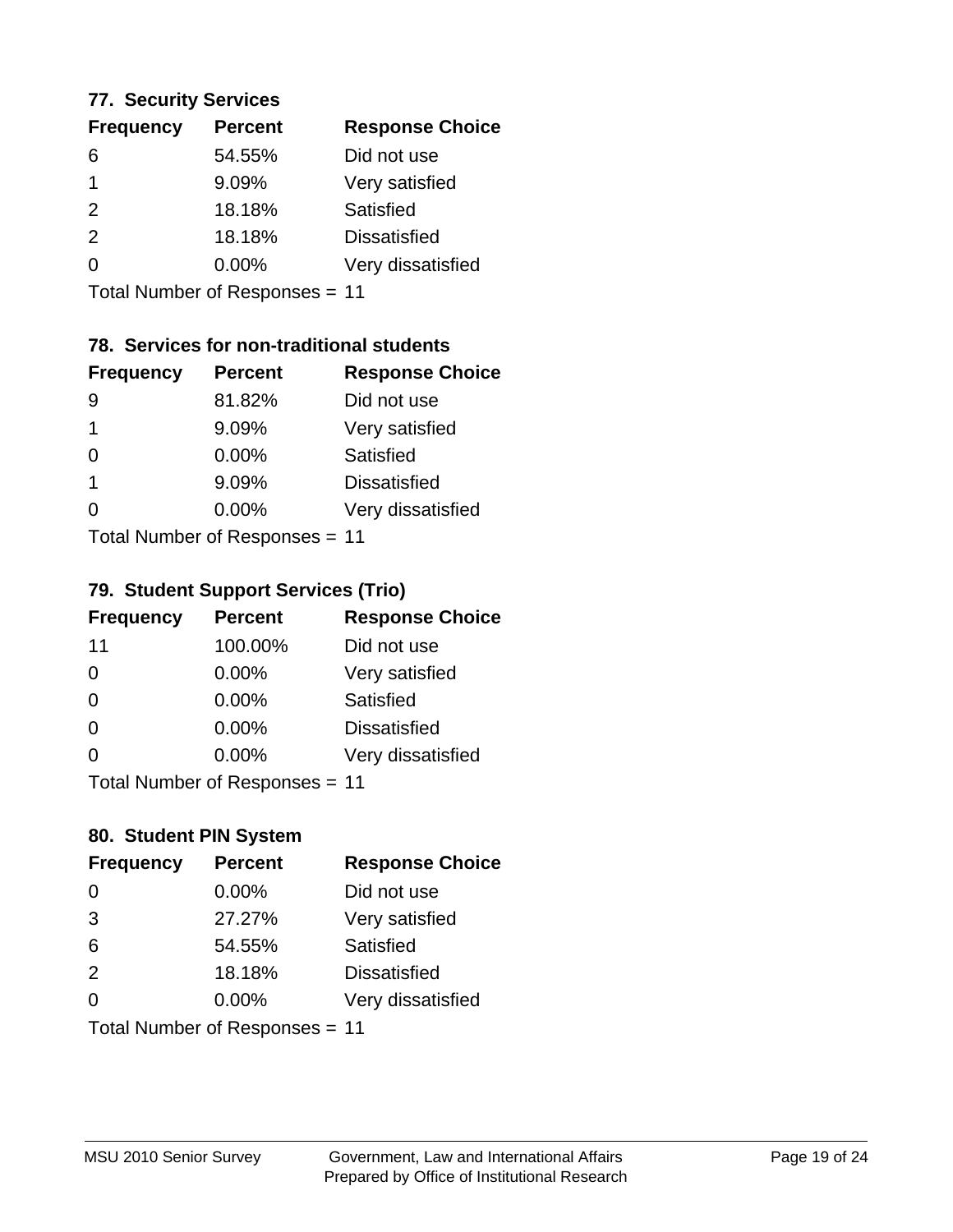### **81. Student Records/Transcript Services**

| <b>Percent</b> | <b>Response Choice</b> |
|----------------|------------------------|
| 9.09%          | Did not use            |
| 9.09%          | Very satisfied         |
| 63.64%         | Satisfied              |
| 18.18%         | <b>Dissatisfied</b>    |
| $0.00\%$       | Very dissatisfied      |
|                |                        |

Total Number of Responses = 11

## **82. Computer and Internet access for study and research needs**

| <b>Frequency</b> | <b>Percent</b>            | <b>Response Choice</b> |
|------------------|---------------------------|------------------------|
| 1                | 9.09%                     | Did not use            |
| 3                | 27.27%                    | Very satisfied         |
| 7                | 63.64%                    | Satisfied              |
| $\Omega$         | 0.00%                     | <b>Dissatisfied</b>    |
| ∩                | 0.00%                     | Very dissatisfied      |
|                  | Total Number of Deepersee |                        |

Total Number of Responses = 11

#### **83. Women's Center**

| <b>Frequency</b>           | <b>Percent</b> | <b>Response Choice</b> |
|----------------------------|----------------|------------------------|
| 9                          | 81.82%         | Did not use            |
| 2                          | 18.18%         | Very satisfied         |
| $\Omega$                   | $0.00\%$       | Satisfied              |
| $\Omega$                   | 0.00%          | <b>Dissatisfied</b>    |
| $\Omega$                   | $0.00\%$       | Very dissatisfied      |
| Total Number of Desperance |                |                        |

Total Number of Responses = 11

### **84. To what extent did you participate in Residential College activities?**

| <b>Frequency</b> | <b>Percent</b> | <b>Response Choice</b> |
|------------------|----------------|------------------------|
| -4               | 36.36%         | Did not participate    |
| 3                | 27.27%         | Frequently             |
| 2                | 18.18%         | Occasionally           |
| $\mathcal{P}$    | 18.18%         | Seldom                 |
|                  |                |                        |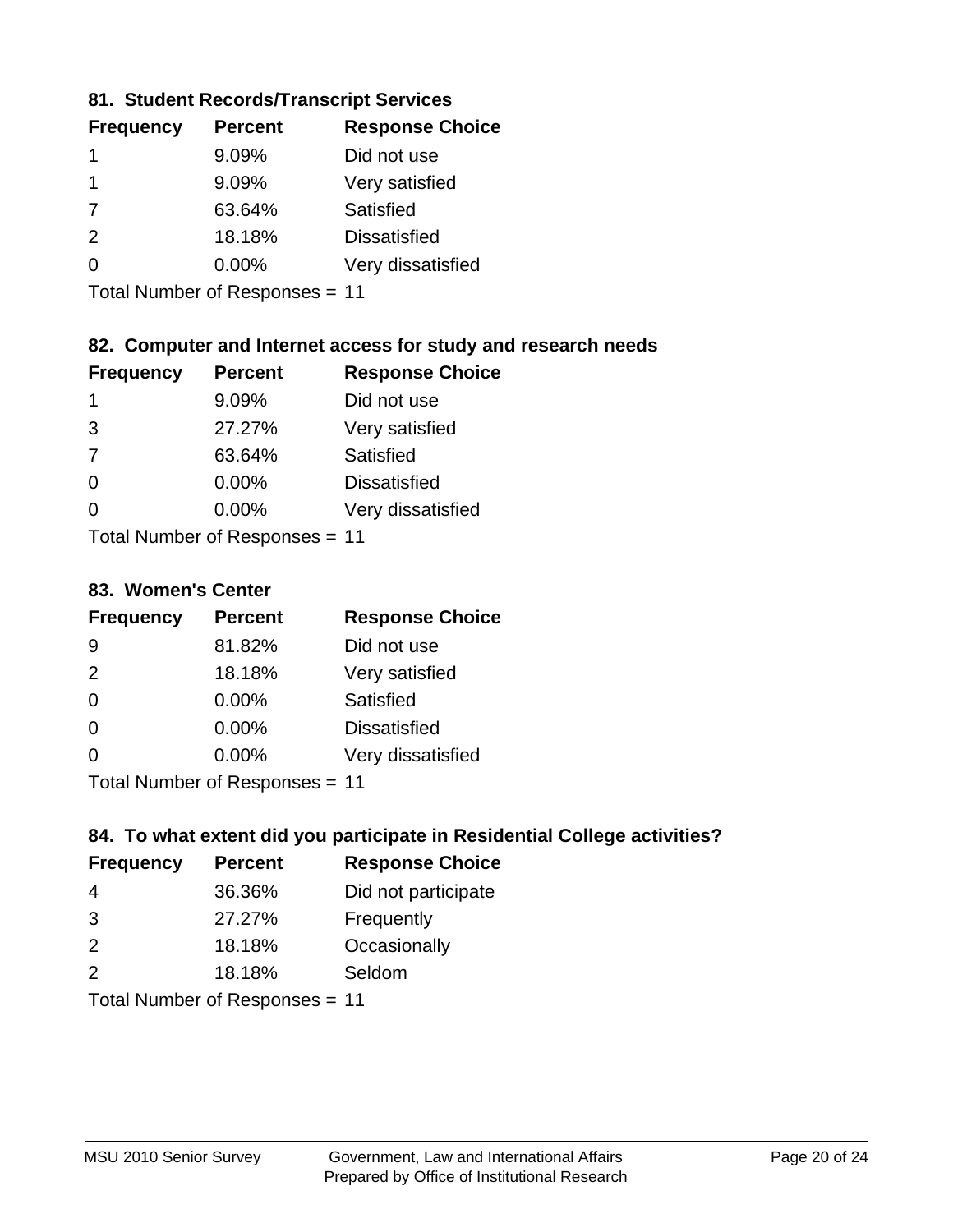| <b>Frequency</b> | <b>Percent</b> | <b>Response Choice</b>                 |
|------------------|----------------|----------------------------------------|
| $\mathcal{P}$    | 18.18%         | Not familiar with Residential Colleges |
| 3                | 27.27%         | Very positive                          |
| -4               | 36.36%         | <b>Positive</b>                        |
| 2                | 18.18%         | <b>Negative</b>                        |
| $\overline{0}$   | $0.00\%$       | Very negative                          |

### **85. Which phrase best describes your opinion of Residential Colleges?**

Total Number of Responses = 11

#### **Questions 86-95**

**University Graduate." Please indicate how effective your MSU experience was in The University has formulated ten desired "Characteristics of the Murray State enhancing your abilities in each area.**

**86. Engage in mature, independent and creative thought and express that thought effectively in oral and written communication;**

| <b>Percent</b> | <b>Response Choice</b> |
|----------------|------------------------|
| 27.27%         | Very effective         |
| 63.64%         | Effective              |
| 9.09%          | Ineffective            |
| $0.00\%$       | Very ineffective       |
|                |                        |

Total Number of Responses = 11

**87. Understand and apply the critical and scientific methodologies that** 

**academic disciplines employ to discover knowledge and ascertain its validity;**

| <b>Frequency</b> | <b>Percent</b> | <b>Response Choice</b> |
|------------------|----------------|------------------------|
| $\mathcal{P}$    | 18.18%         | Very effective         |
| 6                | 54.55%         | Effective              |
| 3                | 27.27%         | Ineffective            |
| $\Omega$         | 0.00%          | Very ineffective       |
|                  |                |                        |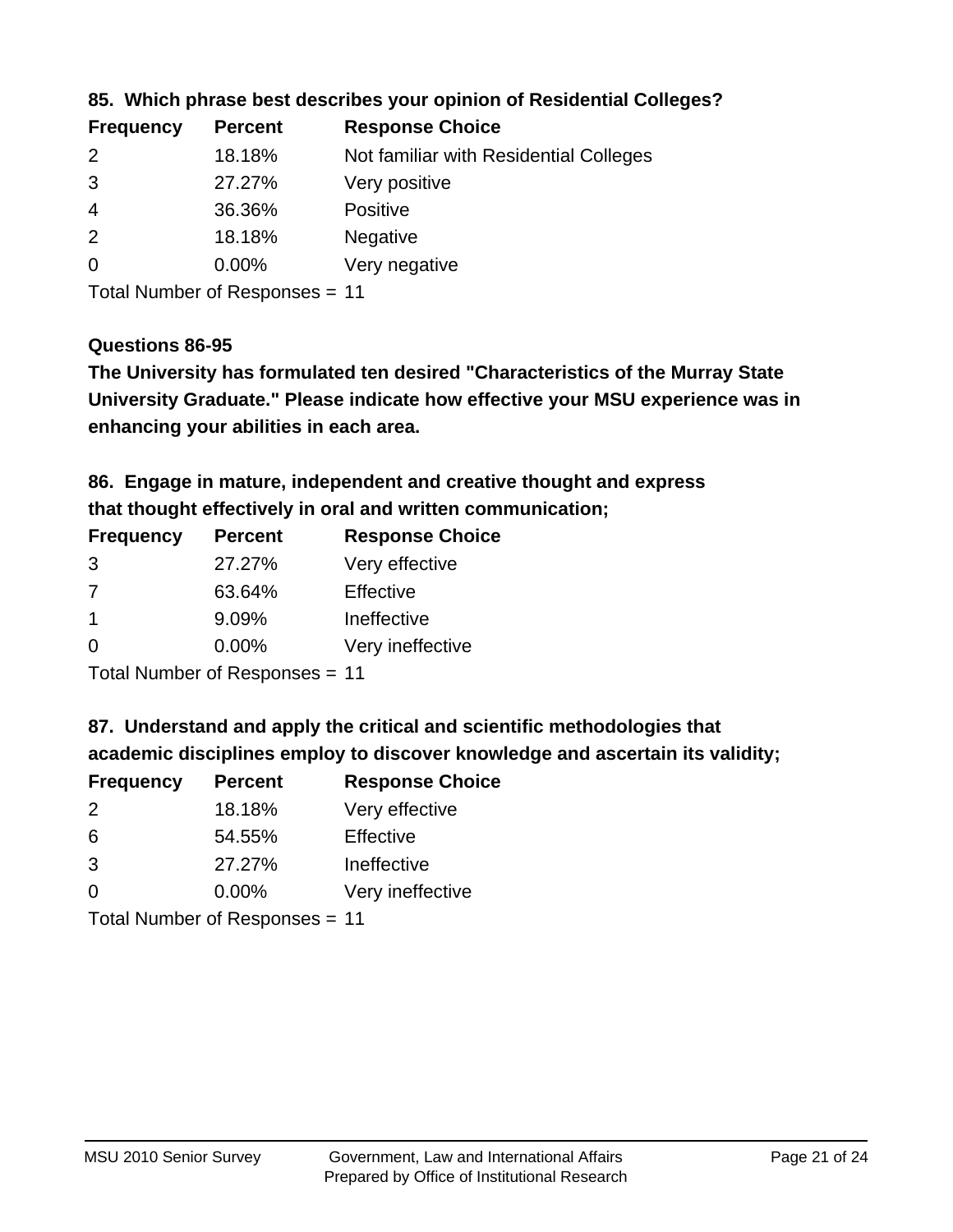# **88. Apply sound standards of information gathering, analysis and evaluation to reach logical decisions;**

| <b>Frequency</b> | <b>Percent</b> | <b>Response Choice</b> |
|------------------|----------------|------------------------|
| $\mathcal{P}$    | 18.18%         | Very effective         |
| 8                | 72.73%         | Effective              |
|                  | 9.09%          | Ineffective            |
| 0                | $0.00\%$       | Very ineffective       |

Total Number of Responses = 11

# **89. Understand the roles and applications of science and technology in the solution of the problems of a changing world;**

| <b>Frequency</b> | <b>Percent</b>             | <b>Response Choice</b> |
|------------------|----------------------------|------------------------|
| -1               | 9.09%                      | Very effective         |
| 7                | 63.64%                     | Effective              |
| 2                | 18.18%                     | Ineffective            |
|                  | 9.09%                      | Very ineffective       |
|                  | Tetal Number of Desperance |                        |

Total Number of Responses = 11

# **90. Demonstrate a critical understanding of the world's historical, literary, philosophical, and artistic traditions;**

| <b>Frequency</b> | <b>Percent</b> | <b>Response Choice</b> |
|------------------|----------------|------------------------|
| 4                | 36.36%         | Very effective         |
| 5                | 45.45%         | Effective              |
| $\mathcal{P}$    | 18.18%         | Ineffective            |
| $\Omega$         | 0.00%          | Very ineffective       |
|                  |                |                        |

Total Number of Responses = 11

# **91. Understand the dynamics of cultural diversity, of competing economic and political systems, and of complex moral and ethical issues;**

| <b>Frequency</b> | <b>Percent</b>                 | <b>Response Choice</b> |
|------------------|--------------------------------|------------------------|
| 5                | 45.45%                         | Very effective         |
| 5                | 45.45%                         | Effective              |
| $\overline{1}$   | 9.09%                          | Ineffective            |
| $\Omega$         | 0.00%                          | Very ineffective       |
|                  | Total Number of Responses = 11 |                        |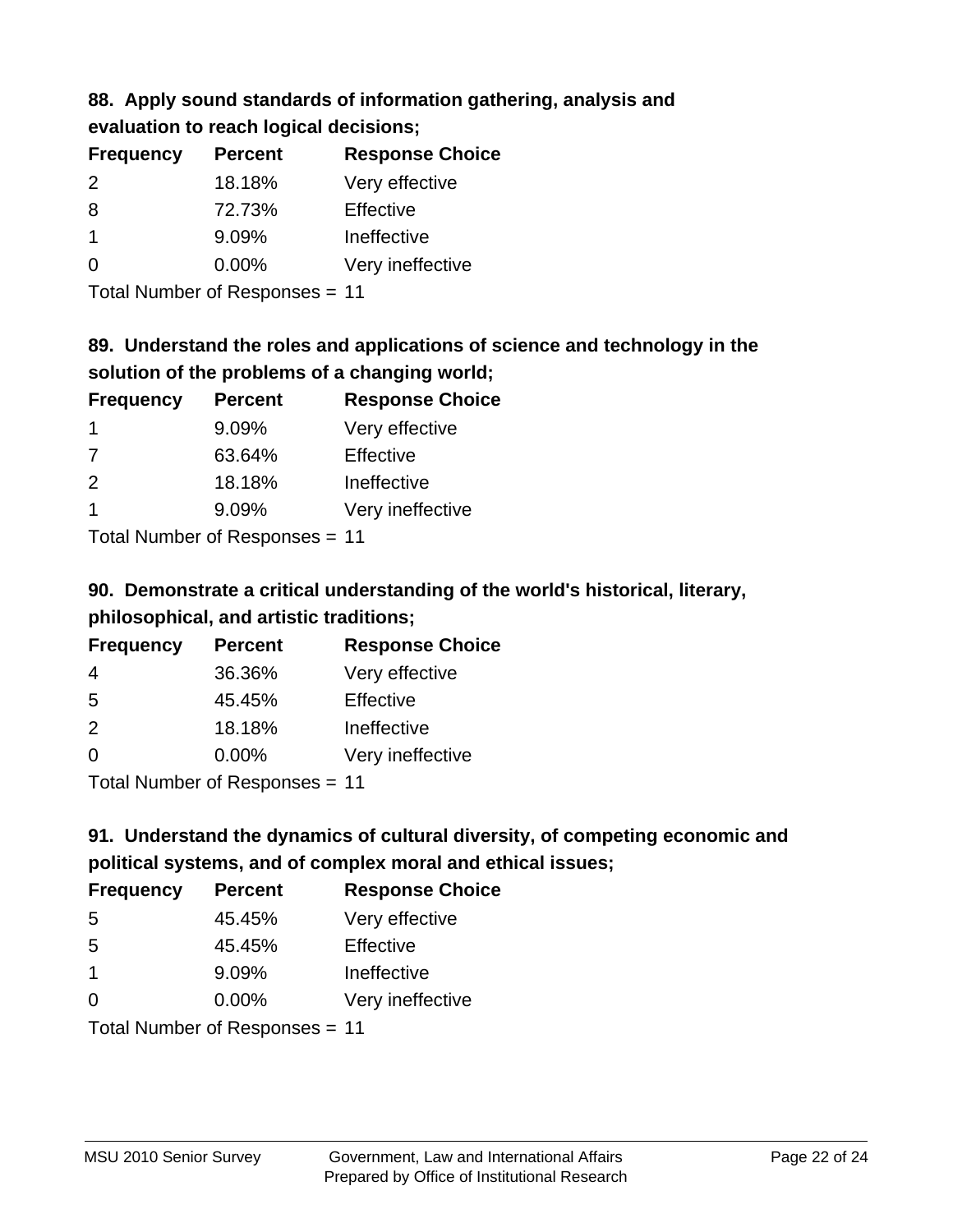# **92. Understand the nature of and engage in ethical behavior and**

**responsible citizenship;**

| <b>Percent</b> | <b>Response Choice</b> |
|----------------|------------------------|
| 36.36%         | Very effective         |
| 36.36%         | Effective              |
| 27.27%         | Ineffective            |
| $0.00\%$       | Very ineffective       |
|                |                        |

Total Number of Responses = 11

# **93. Understand the importance of the behaviors necessary to maintain a healthy lifestyle;**

| <b>Frequency</b>          | <b>Percent</b> | <b>Response Choice</b> |
|---------------------------|----------------|------------------------|
| 3                         | 27.27%         | Very effective         |
| 4                         | 36.36%         | Effective              |
| $\overline{4}$            | 36.36%         | Ineffective            |
| $\Omega$                  | 0.00%          | Very ineffective       |
| Total Number of Desponses |                |                        |

Total Number of Responses = 11

# **94. Demonstrate mastery of a chosen field of study; and**

| <b>Frequency</b> | <b>Percent</b> | <b>Response Choice</b> |
|------------------|----------------|------------------------|
| $\mathcal{P}$    | 18.18%         | Very effective         |
| 7                | 63.64%         | Effective              |
| $\mathcal{P}$    | 18.18%         | Ineffective            |
| $\Omega$         | $0.00\%$       | Very ineffective       |
|                  |                |                        |

Total Number of Responses = 11

# **95. Value intellectual pursuit and continuous learning in a changing world.**

| <b>Frequency</b>           | <b>Percent</b> | <b>Response Choice</b> |
|----------------------------|----------------|------------------------|
| 6                          | 54.55%         | Very effective         |
| 5                          | 45.45%         | Effective              |
| $\Omega$                   | 0.00%          | Ineffective            |
| $\Omega$                   | 0.00%          | Very ineffective       |
| Tatal Number of Desperance |                |                        |